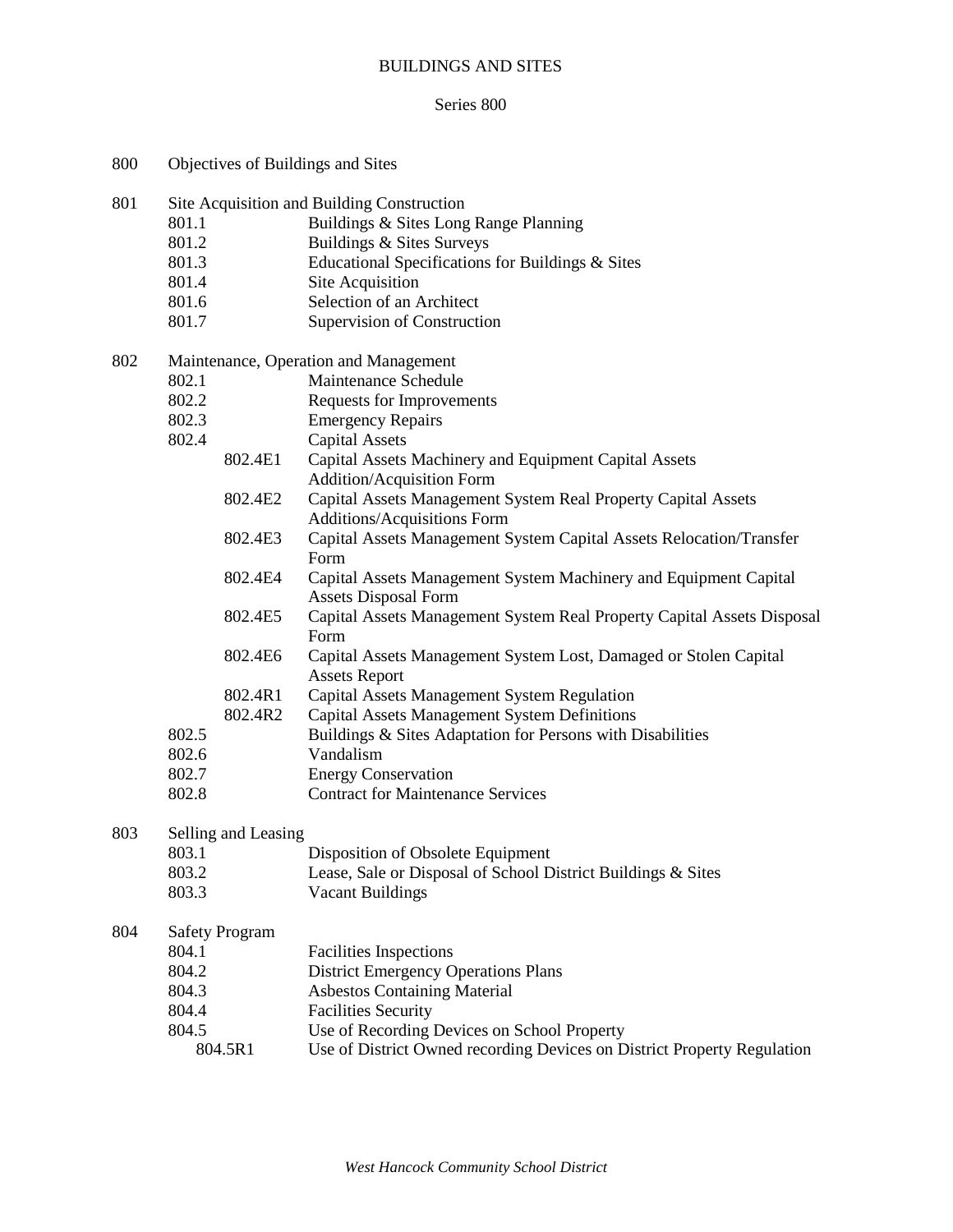### OBJECTIVES OF BUILDINGS & SITES

This series of the board policy manual sets forth the board objectives and goals for the school district's buildings and sites. It is the goal of the board to provide sufficient school district buildings and sites for the education program. The board will strive to provide an environment which will encourage and support learning.

In providing this environment the school district buildings and sites will accommodate the organizational and instructional patterns that support the education program. The board has final authority to determine what is necessary to meet the needs of the education program.

It is the responsibility of the superintendent to oversee the day-to-day operations of the school buildings and sites and to notify the board of areas in need of improvement.

Approved June 12, 1995 Reviewed May 17, 2021 Revised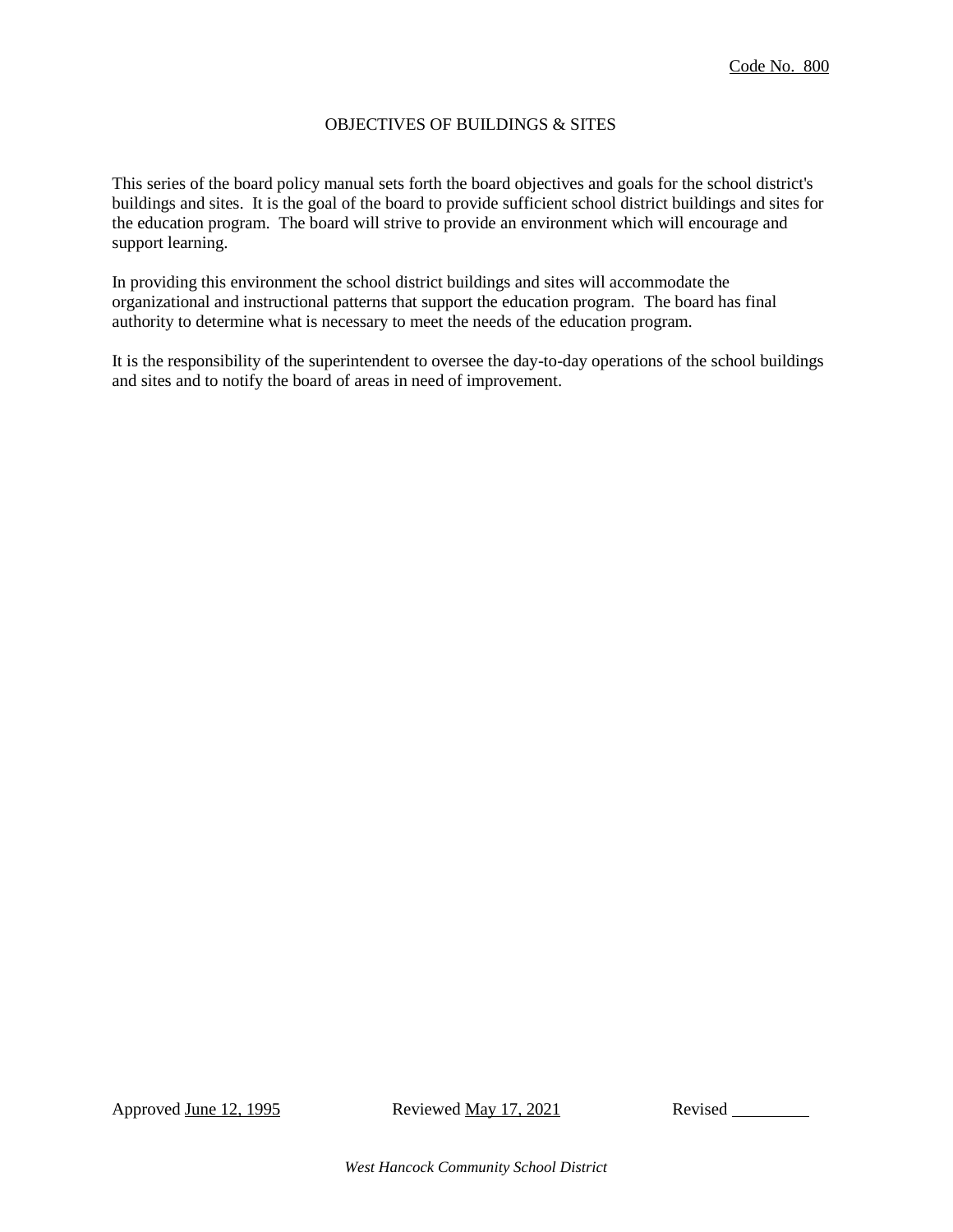#### BUILDINGS & SITES LONG RANGE PLANNING

As part of the board's long range plan for the school district's education program, the board will include the buildings and sites needs for the education program. The long-term needs for building and will be discussed and determined by the board.

It is the responsibility of the superintendent to provide information including, but not limited to, enrollment projections and education program requirements to the board.

Legal Reference: Iowa Code §§ 280.3, .12, .14; 297 (2015).

Cross Reference: 103 Long-Range Needs Assessment

Approved June 12, 1995 Reviewed May 17, 2021 Revised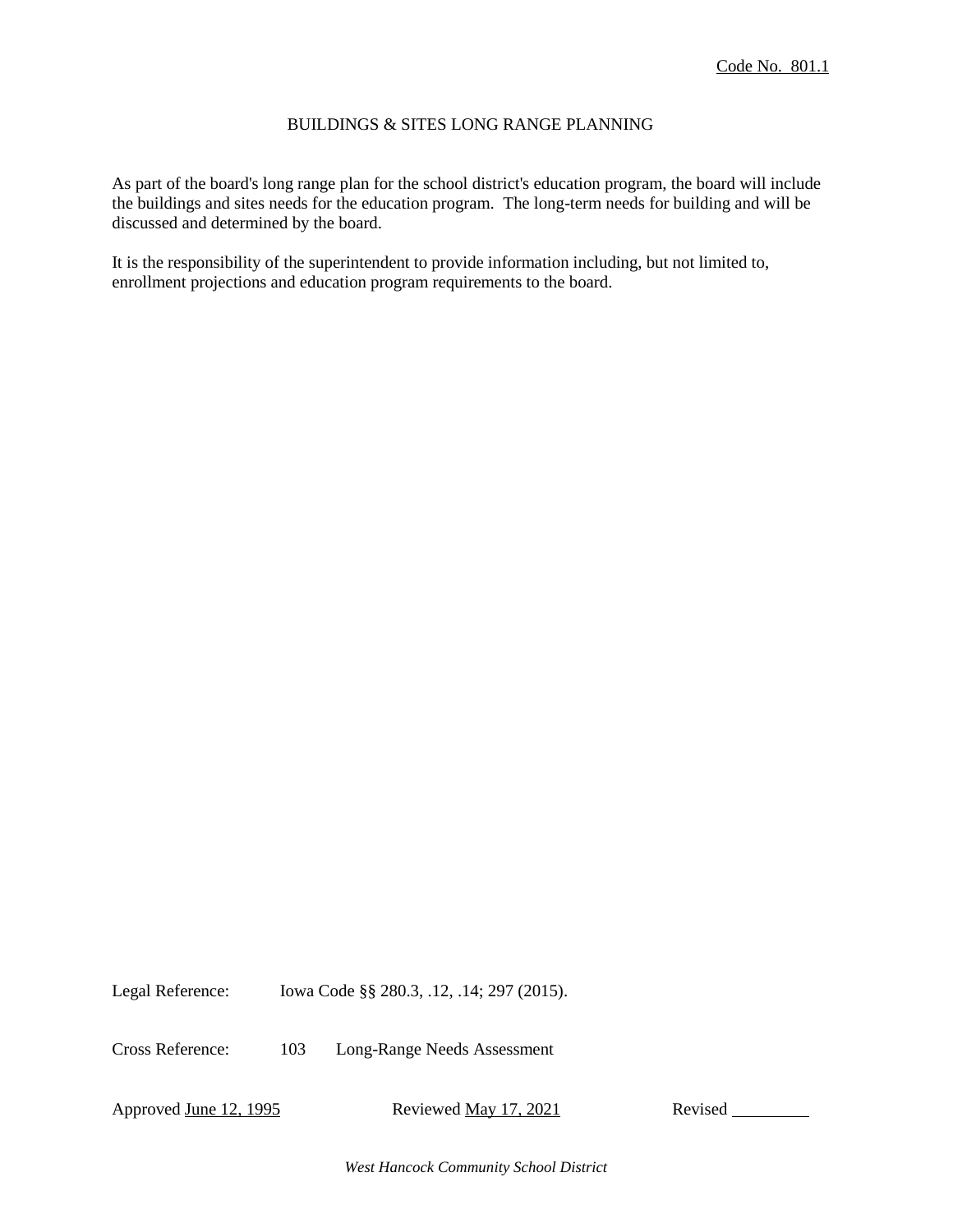#### BUILDINGS & SITES SURVEYS

The board may engage the services of consultants or other personnel to study the needs of the school district's buildings and sites in providing the education program. The results of these services will be considered in planning the education program and in making decisions about the improvement and acquisition of additional buildings and sites.

It is the responsibility of the superintendent to make a recommendation to the board regarding the need for such services and who should perform such services for the board.

| Legal Reference: | Iowa Code §§ 280.3, .14; 297 (2015). |                                                                           |
|------------------|--------------------------------------|---------------------------------------------------------------------------|
| Cross Reference: | 103<br>801                           | Long-Range Needs Assessment<br>Site Acquisition and Building Construction |

Approved June 12, 1995 Reviewed May 17, 2021 Revised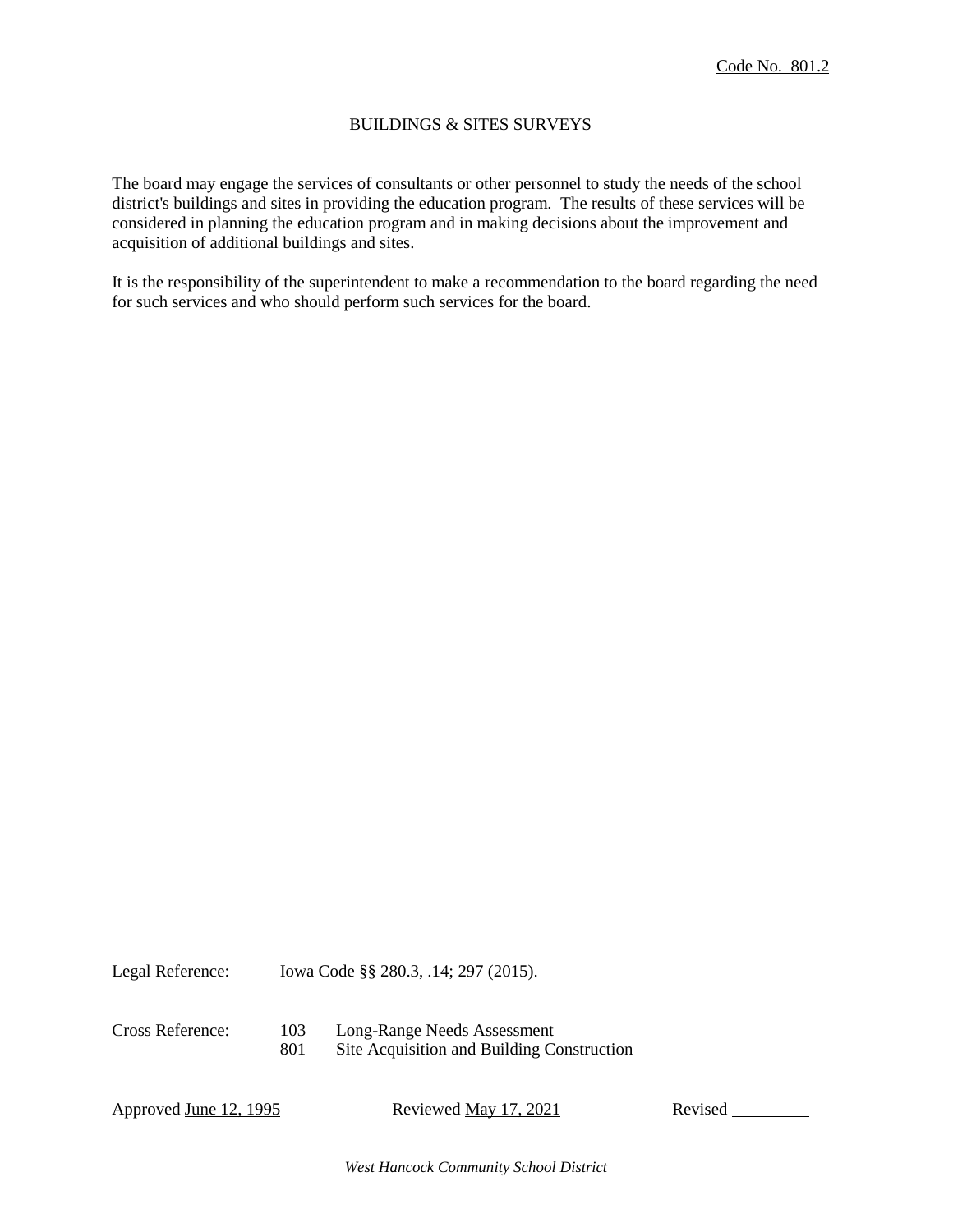### EDUCATIONAL SPECIFICATIONS FOR BUILDINGS & SITES

Buildings and sites considered for purchase or construction by the board or currently owned by the school district and used for the education program must meet, or upon improvement be able to meet, the specifications set by the board. The board will make this determination.

Prior to remodeling or other construction of buildings and sites, the board may appoint a committee of consultants, employees, citizens, or others to assist the board in developing the specifications for the new or improved buildings and sites. These specifications will be consistent with the education program, and they will provide the architect with the information necessary to determine what is expected from the facility. It is within the discretion of the board to determine whether a committee is appointed.

The education specifications will include, but not be limited to, the financial resources available for the project, the definition and character of classrooms, the functional use to be made of the rooms, description of specialized needs, and other pertinent information as the board deems necessary.

It is the responsibility of the superintendent to make a recommendation to the board regarding the specifications of buildings and sites.

| Legal Reference:              |     | Cedar Rapids Community School District, Linn County v. City of Cedar<br>Rapids, 252 Iowa 205, 106 N.W.2d 655 (1960).<br>Iowa Code §§ 73A.2, .18; 280.3, .14; 297; 544A (2015).<br>1974 Op. Att'y Gen. 529. |                      |
|-------------------------------|-----|------------------------------------------------------------------------------------------------------------------------------------------------------------------------------------------------------------|----------------------|
| Cross Reference:              | 801 | Site Acquisition and Building Construction                                                                                                                                                                 |                      |
| Approved <u>June 12, 1995</u> |     | Reviewed May 17, 2021                                                                                                                                                                                      | Revised May 19, 2008 |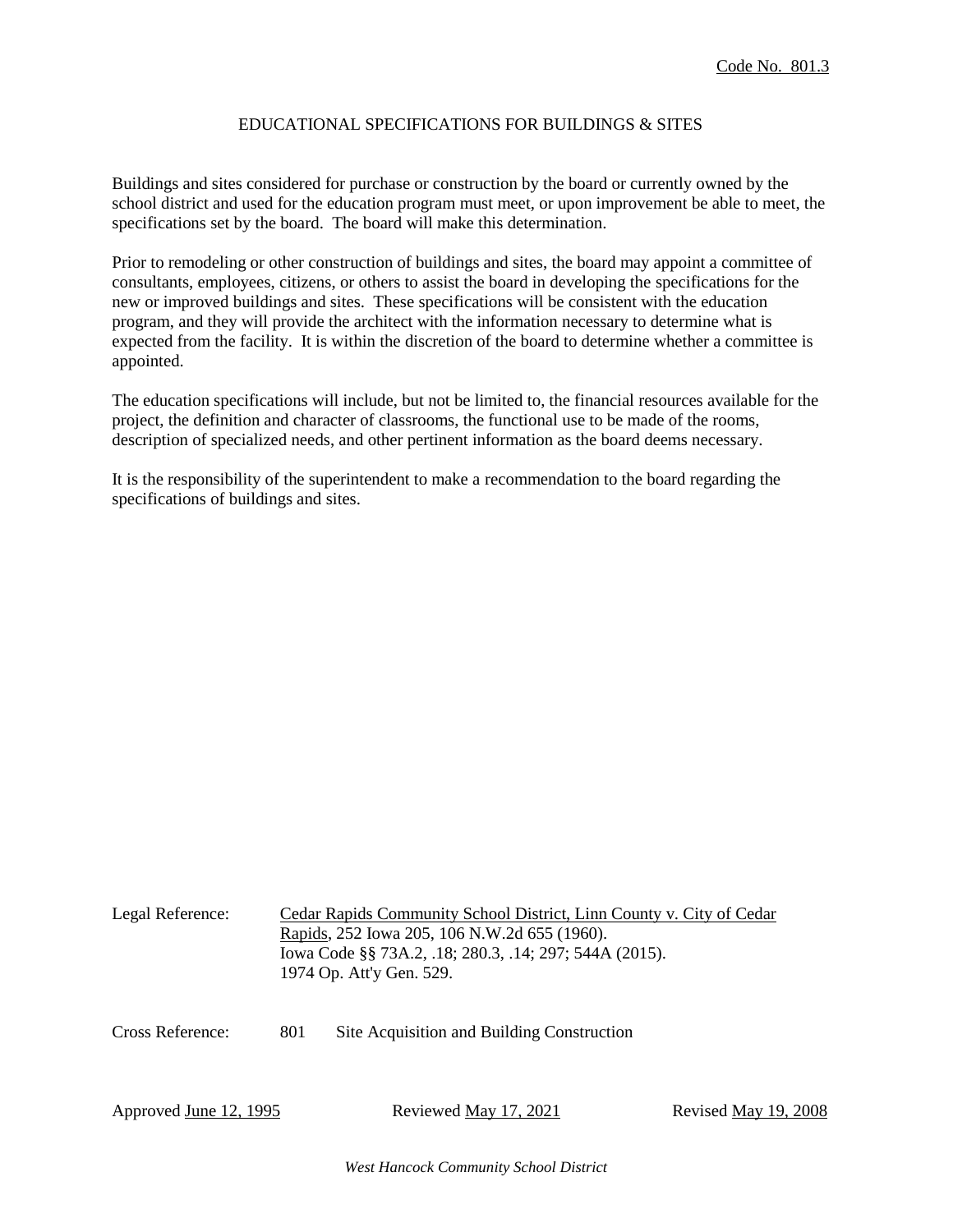### SITE ACQUISITION

Sites acquired by the board will meet or, upon improvement, be able to meet the specifications set out by the board prior to using the site for the education program. The board may meet in closed session to discuss potential purchases of specific sites in compliance with applicable laws.

It is the responsibility of the superintendent to assist the board and to make recommendations concerning the acquisition of sites.

Legal Reference: Iowa Code §§ 21.5(j); 297 (2015).

| <b>Cross Reference:</b> | 212 | Closed Sessions                            |
|-------------------------|-----|--------------------------------------------|
|                         |     | 705.1 Purchasing - Bidding                 |
|                         | 801 | Site Acquisition and Building Construction |

Approved June 12, 1995 Reviewed May 17, 2021 Revised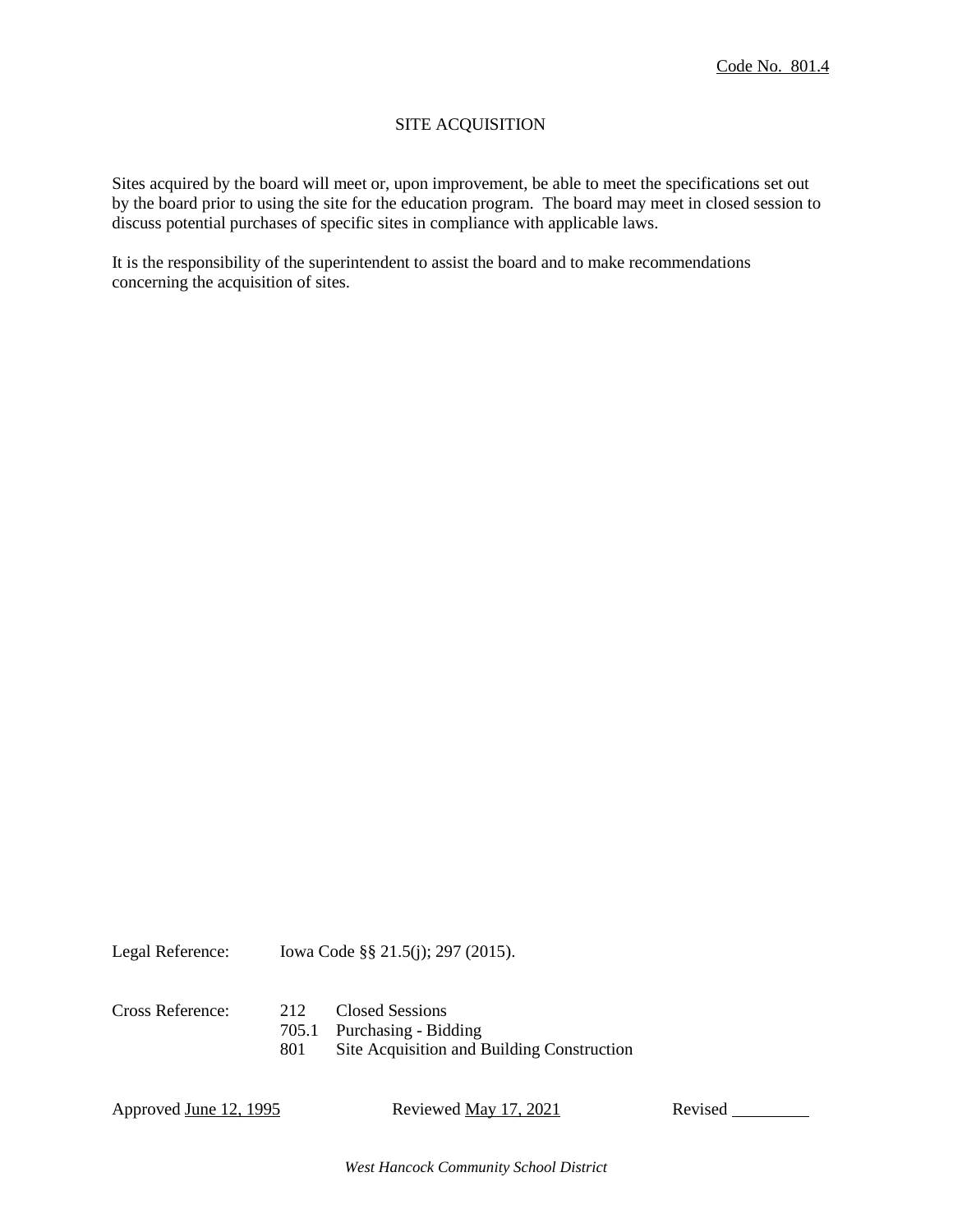## SELECTION OF AN ARCHITECT

The board shall have the authority to select the architect for any construction requiring these services. The financial position of the school district, the ability of the architect to meet the specifications of the board and the State Department of Education if necessary, and the experience of the architect will be considered by the board. The board also may consider any other factors it deems relevant.

It shall be the responsibility of the superintendent to interview the architects and make a recommendation to the board.

Legal Reference: Iowa Code §§ 297 (2015)

Cross Reference: 801 Site Acquisition and Building Construction

Approved June 12, 1995 Reviewed May 17, 2021 Revised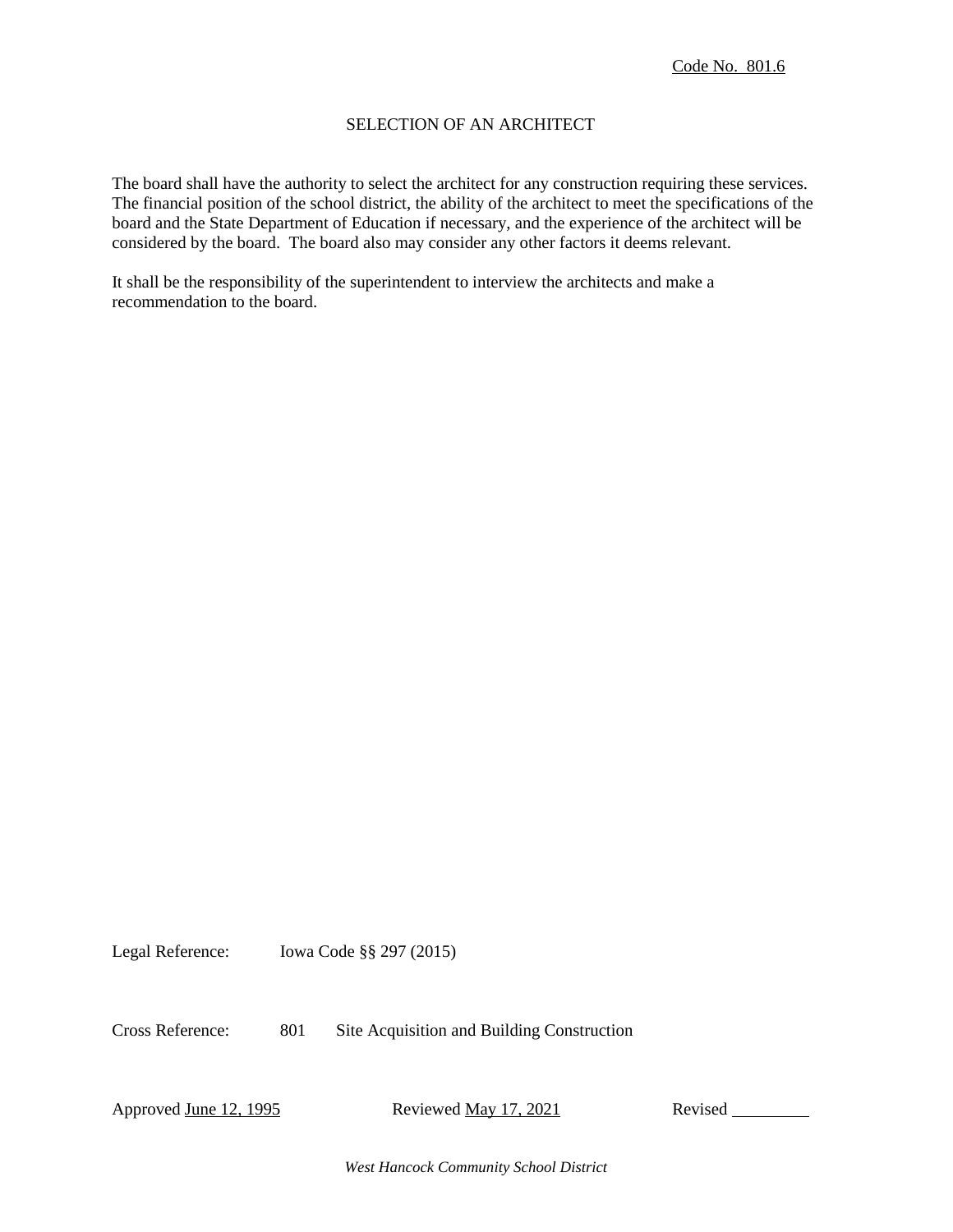#### SUPERVISION OF CONSTRUCTION

Construction authorized by the board must be supervised for proper execution. The board will tour the completed construction area before allowing final payment on the project.

It shall be the responsibility of the architect to supervise construction projects of the school district as they are completed. The superintendent shall be responsible for providing the board with progress reports at each meeting until construction is completed and shall work closely with the architect.

Legal Reference: Iowa Code §§ 279.8 (2015)

Cross Reference: 801 Site Acquisition and Building Construction

Approved <u>June 12, 1995</u> Reviewed <u>May 17, 2021</u> Revised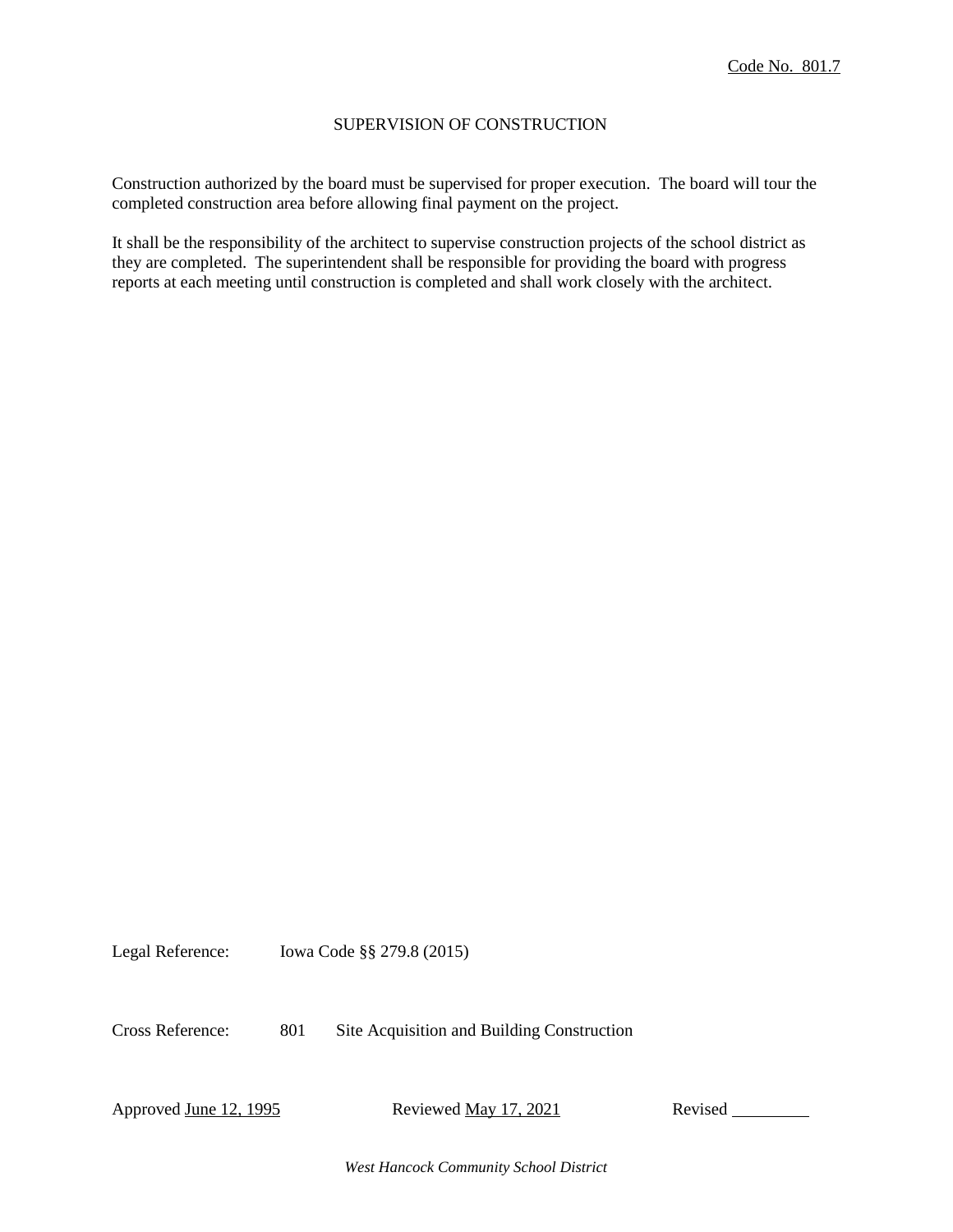### MAINTENANCE SCHEDULE

The school district buildings and sites, including the grounds, buildings and equipment, will be kept clean and in good repair. Employees should notify the building principal when something is in need of repair or removal, including graffiti.

It is the responsibility of the superintendent to maintain the school district buildings and sites. As part of this responsibility, a maintenance schedule is created and adhered to in compliance with this policy.

| Legal Reference: | lowa Code §§ 279.8; 280.3, .14 (2015). |
|------------------|----------------------------------------|
|                  |                                        |

| Cross Reference: |     | 502.2 Care of School Property/Vandalism |
|------------------|-----|-----------------------------------------|
|                  |     | 502.5 Student Lockers                   |
|                  | 802 | Maintenance, Operation and Management   |
|                  |     | 804.1 Facilities Inspections            |

Approved June 12, 1995 Reviewed May 17, 2021 Revised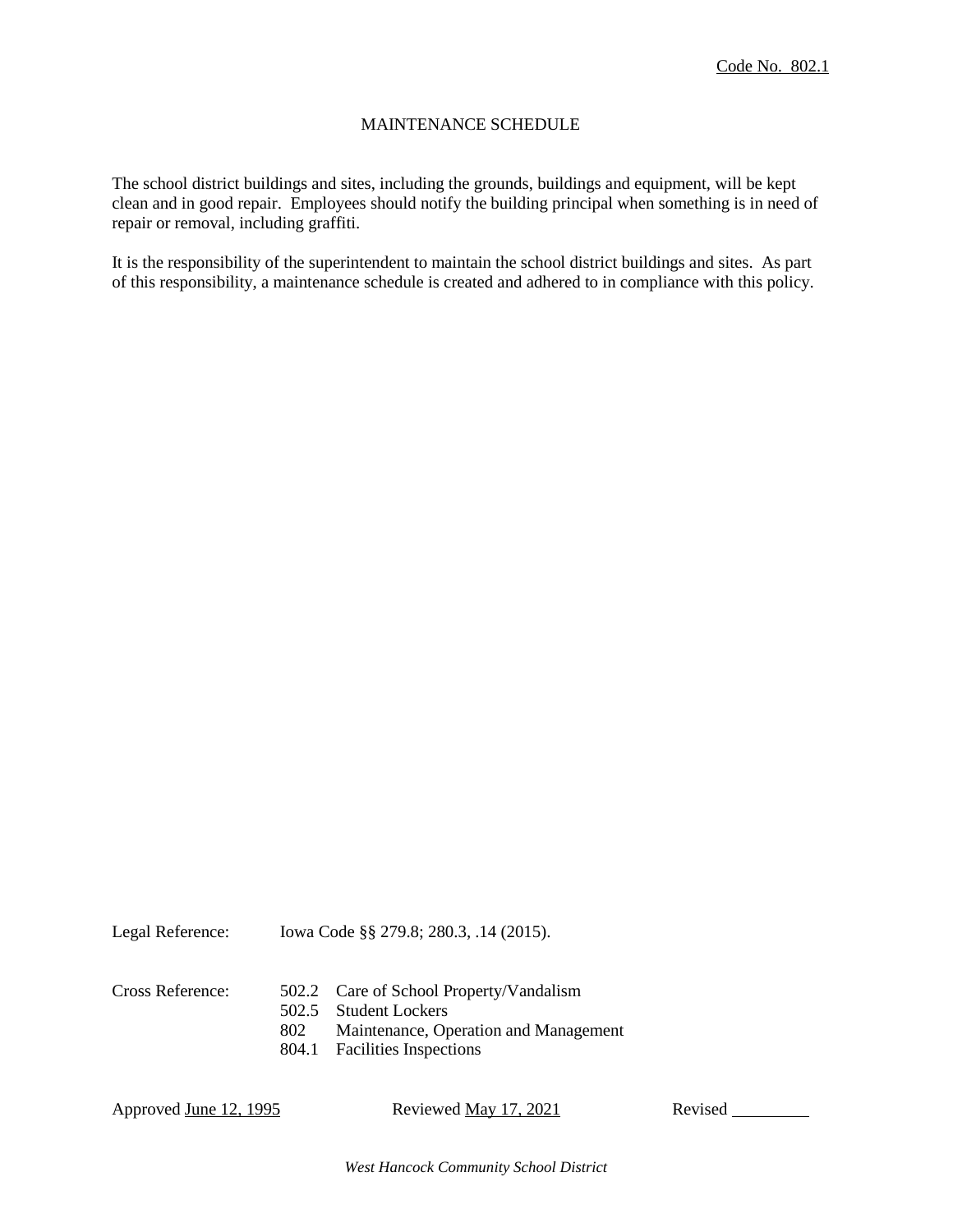#### REQUESTS FOR IMPROVEMENTS

Generally, except for emergency situations, requests for improvements or repairs are made to the superintendent by building principals and the head custodian. Requirements for requests outlined in the maintenance schedule will be followed.

Minor improvements, not exceeding a cost of \$2500 may be approved by the superintendent. Improvements exceeding \$2500 must be approved by the board. Routine maintenance and repairs outlined in the maintenance schedule will be followed.

Legal Reference: Iowa Code §§ 279.8; 280.3, .14 (2015).

Cross Reference: 802.1 Maintenance Schedule 802.3 Emergency Repairs

Approved June 12, 1995 Reviewed May 17, 2021 Revised October 19, 2015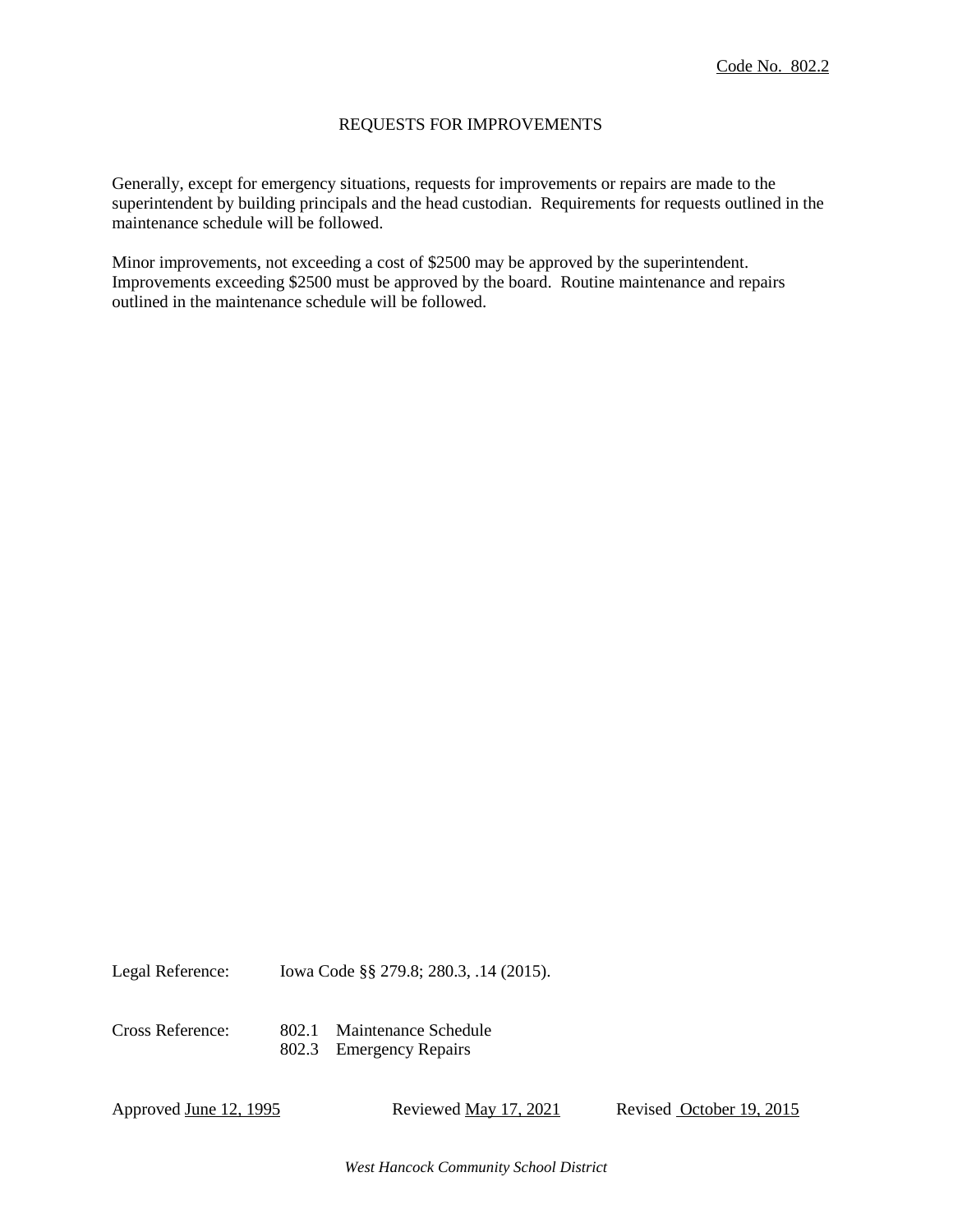### CAPITAL ASSETS

The school district will establish and maintain a capital assets management system for reporting capitalized assets owned or under the jurisdiction of the school district in its financial reports in accordance with generally accepted accounting principles (GAAP) as required or modified by law; to improve the school district's oversight of capital assets by assigning and recording them to specific facilities and programs and to provide for proof of loss of capital assets for insurance purposes.

Capital assets, including tangible and intangible assets, are reported in the government-wide financial statements (i.e. governmental activities and business type activities) and the proprietary fund financial statements. Capital assets reported include school district buildings and sites, construction in progress, improvements other than buildings and sites, land and machinery and equipment. Capital assets reported in the financial reports will include individual capital assets with an historical cost equal to or greater than \$2,500. The Federal regulations governing school lunch programs require capital assets attributable to the school lunch program with a historical cost of equal to or greater than \$500 be capitalized. Additionally, capital assets are depreciated over the useful life of each capital asset.

All intangible assets with a purchase price equal to or greater than \$50,000 with useful life of two or more years, are included in the intangible asset inventory for capitalization purposes. Such assets are recorded at actual historical cost and amortized over the designated useful lifetime applying a straight-line method of depreciation. If there are no legal, contractual, regulatory, technological or other factors that limit the useful life of the asset, then the intangible asset needs to be considered to have an indefinite useful life and no amortization should be recorded.

This policy applies to all intangible assets. If an intangible asset that meets the threshold criteria is fully amortized, the asset must be reported at the historical cost and the applicable accumulated amortization must also be reported. It is not appropriate to "net" the capital asset and amortization to avoid reporting. For internally generated intangible assets, outlays incurred by the government's personnel, or by a thirdparty contractor on behalf of the government, and for development of internally generated intangible assets should be capitalized.

The capital assets management system must be updated monthly to account for the addition/acquisition, disposal, relocation/transfer of capital assets. It is the responsibility of the superintendent to count and reconcile the capital assets with capital assets management system on June 30 each year.

It is the responsibility of the superintendent to develop administrative regulations implementing this policy. It will also be the responsibility of the superintendent to educate employees about this policy and its supporting administrative regulations.

| Legal Reference:         | Iowa Code §§ 257.31(4); 279.8; 297.22-.25; 298A       |
|--------------------------|-------------------------------------------------------|
| $\cap$ n $\cap$ n $\cap$ | $\neg \wedge \wedge$<br>$\mathbf{r}$ and $\mathbf{r}$ |

Cross Reference: 709 Insurance Program 701.3 Financial Records

Approved June 12, 1995 Reviewed May 17, 2021 Revised June 20, 2022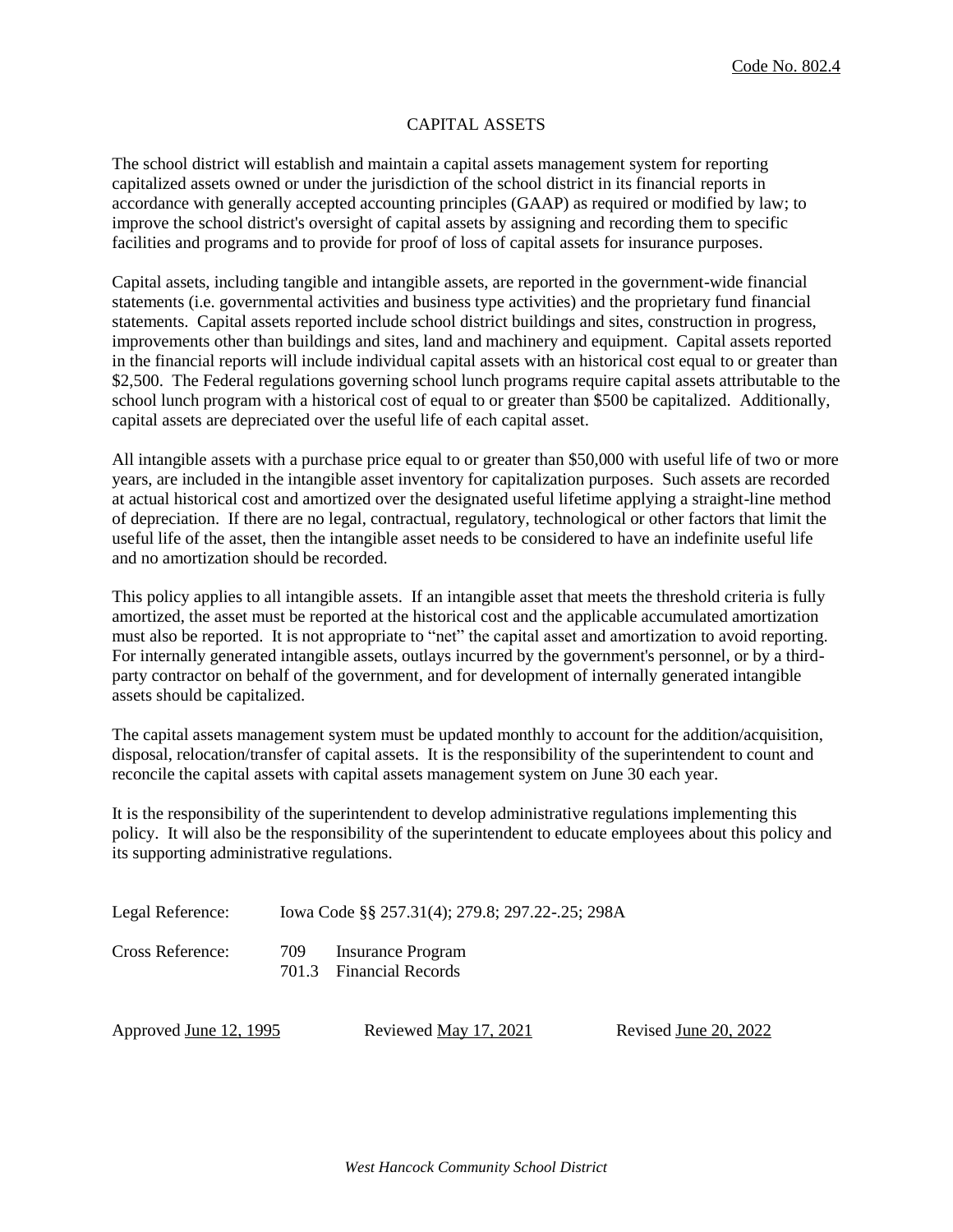| Addition/Acquisition Date: ___________                                |  |                                                   |                      |
|-----------------------------------------------------------------------|--|---------------------------------------------------|----------------------|
| Purchasing Fund: Gift: Yes __ No __ Bar Code No.                      |  |                                                   |                      |
|                                                                       |  |                                                   | Proprietary Fund     |
|                                                                       |  |                                                   |                      |
|                                                                       |  | Useful life (proprietary funds only): ___________ |                      |
|                                                                       |  |                                                   |                      |
| $Cost:$ \$                                                            |  | Replacement cost: \$                              |                      |
|                                                                       |  |                                                   |                      |
|                                                                       |  |                                                   |                      |
|                                                                       |  |                                                   |                      |
|                                                                       |  |                                                   |                      |
| Authorization:                                                        |  |                                                   |                      |
| Entered into the Capital Assets Management system Record by: ________ |  |                                                   | (data)<br>(Initials) |

The upper portion of this form is to be completed in accordance with the Capital Assets management System Administrative Regulations. The lower portion of this form is to be completed by the superintendent.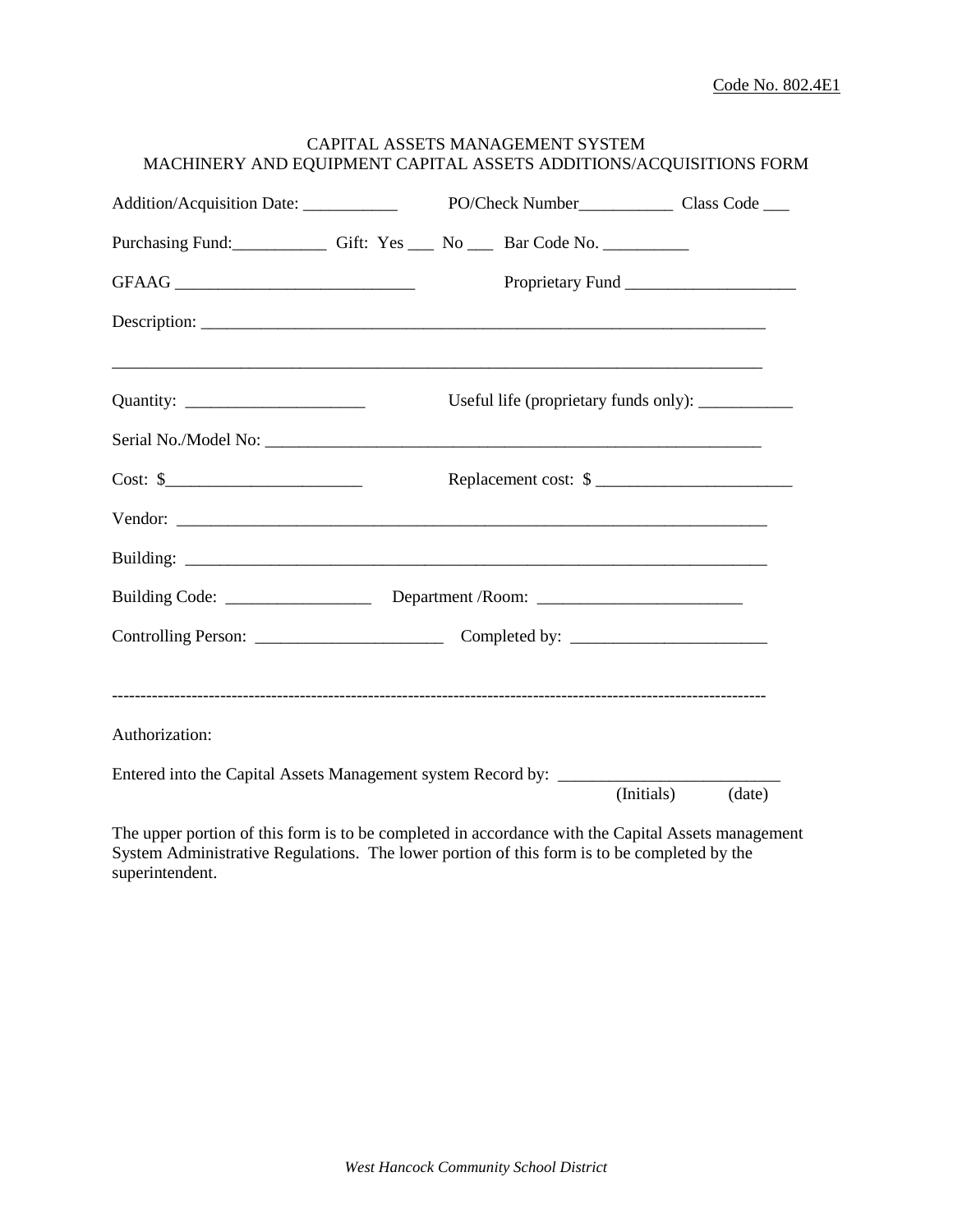## CAPITAL ASSETS MANAGEMENT SYSTEM REAL PROPERTY FIXED ASSETS ADDITIONS/ACQUISITIONS FORM

| Purchasing Fund: __________________________Gift: Yes __ No ______Bar Code No. _____________________ |  |            |        |
|-----------------------------------------------------------------------------------------------------|--|------------|--------|
|                                                                                                     |  |            |        |
|                                                                                                     |  |            |        |
|                                                                                                     |  |            |        |
|                                                                                                     |  |            |        |
| Useful life of building (proprietary fund only): _______________________________                    |  |            |        |
|                                                                                                     |  |            |        |
| (Initials) (date)                                                                                   |  |            |        |
| Authorization:<br>Entered into the Capital Assets Management System Record by: ____________________ |  | (initials) | (date) |

The upper portion of this form is to be completed in accordance with the Capital Assets management System Administrative Regulations. The lower portion of this form is to be completed by the superintendent.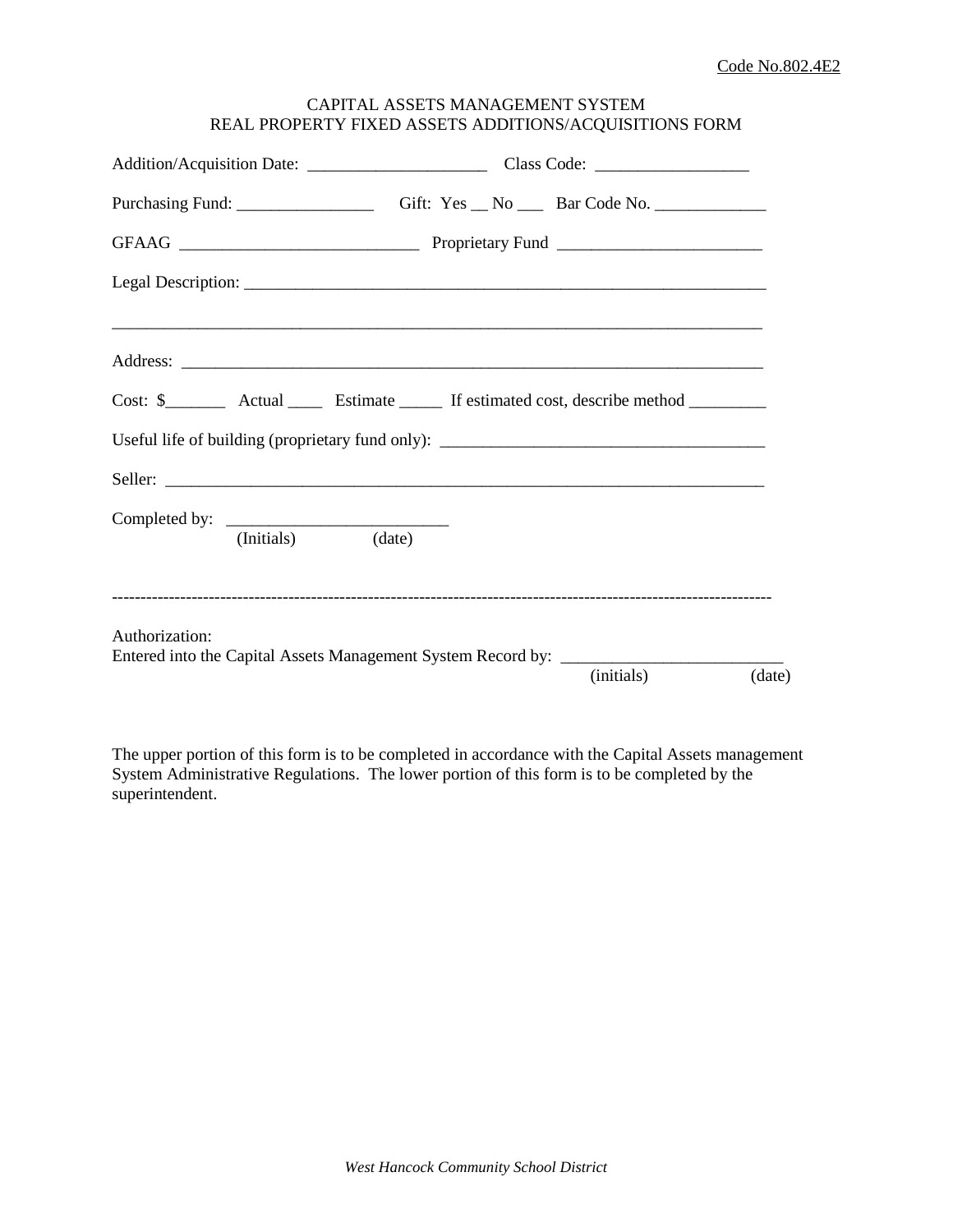### CAPITAL ASSETS MANAGEMENT SYSTEM CAPITAL ASSETS RELOCATION/TRANSFER FORM

| ,我们也不能在这里的人,我们也不能在这里的人,我们也不能在这里的人,我们也不能在这里的人,我们也不能在这里的人,我们也不能在这里的人,我们也不能在这里的人,我们也                   |            |        |
|-----------------------------------------------------------------------------------------------------|------------|--------|
| <b>Transfer From:</b>                                                                               |            |        |
|                                                                                                     |            |        |
|                                                                                                     |            |        |
|                                                                                                     |            |        |
| <b>Transfer To:</b>                                                                                 | (Initials) | (date) |
|                                                                                                     |            |        |
|                                                                                                     |            |        |
|                                                                                                     | (Initials) | (date) |
| Authorization:<br>Entered into the Capital Assets Management System Record by: ____________________ |            |        |
|                                                                                                     | (Initials) | (date) |

Instructions: This form is used only when a capital asset is relocated/transferred to another location for continued use. The upper portion of this form is to be completed in accordance with the Capital Assets management System Administrative Regulations. The lower portion of this form is to be completed by the superintendent. The information on this form should be entered into the capital assets management system on the same day the relocation/transfer is completed and no later than in the month in which the relocation/transfer occurred.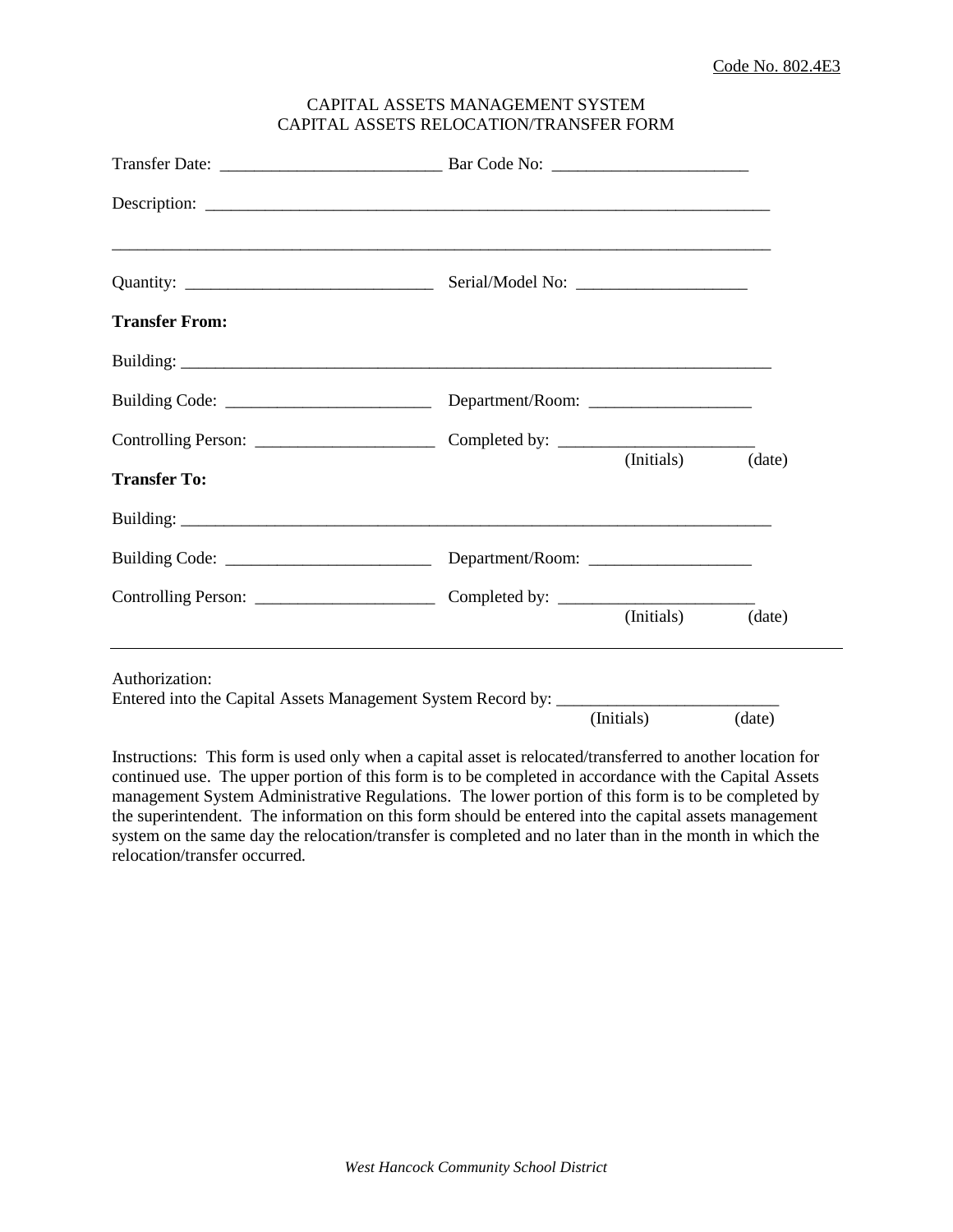| CAPITAL ASSETS MANAGEMENT SYSTEM                     |
|------------------------------------------------------|
| MACHINERY AND EQUIPMENT CAPITAL ASSETS DISPOSAL FORM |

|                   | Disposal Method: Trade-in ____ Junk ____ Sale ____ Trade _____ Other ___________ |
|-------------------|----------------------------------------------------------------------------------|
|                   |                                                                                  |
|                   |                                                                                  |
|                   |                                                                                  |
| (Initials) (date) |                                                                                  |
| Authorization:    | Entered into the Capital Assets Management System Record by: ___________________ |
|                   | (Initials)<br>(date)                                                             |

Instructions: This form is used to remove a capital asset that is of no further service/use to the school district. The upper portion of this form is to be completed in accordance with the Capital Assets Management System Administrative Regulations. The lower portion of this form is to be completed by the superintendent. The information on this form should be entered into the capital assets management system on the same day the relocation/transfer is completed and no later than in the month in which the relocation/transfer occurred.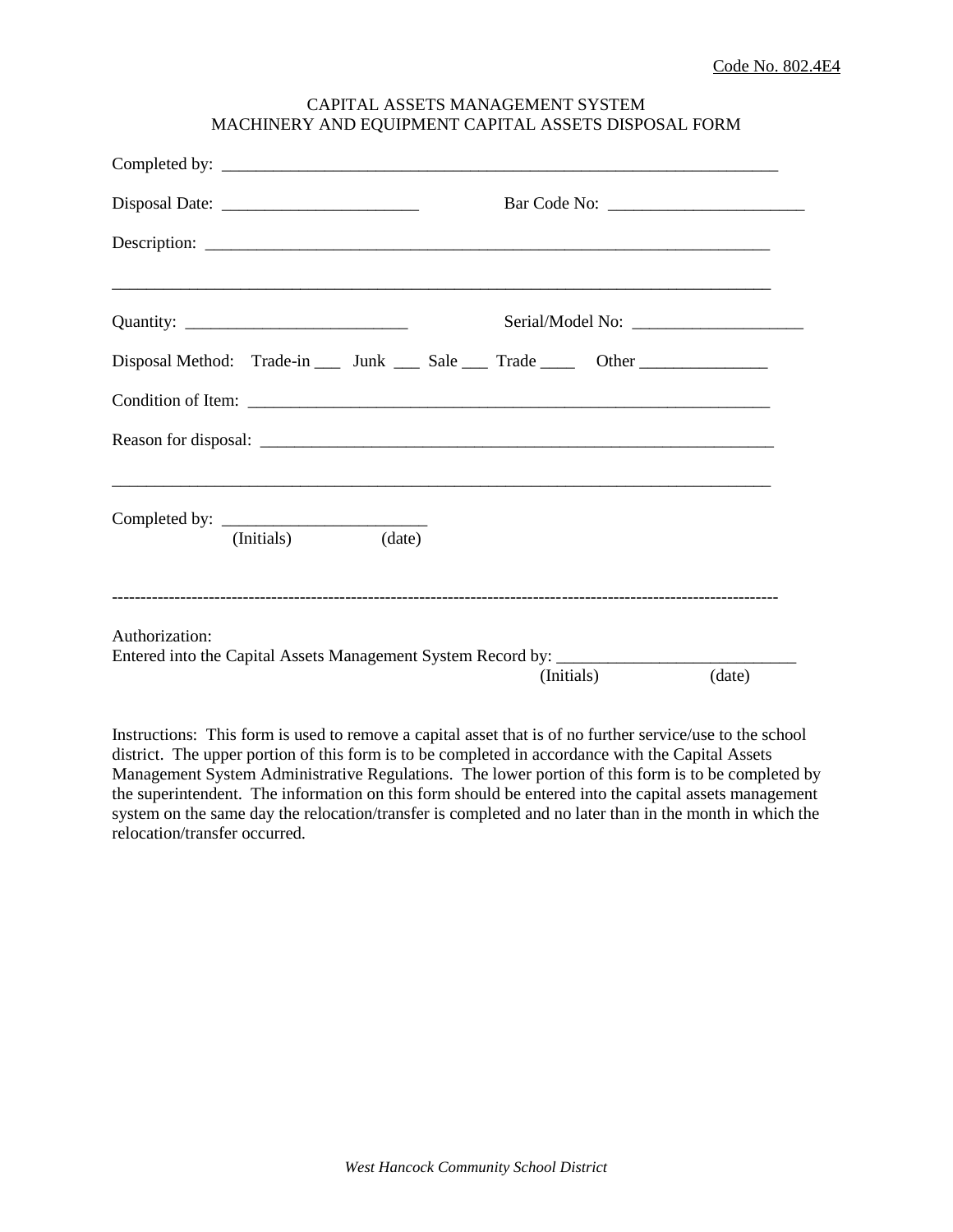## CAPITAL ASSETS MANAGEMENT SYSTEM REAL PROPERTY CAPITAL ASSETS DISPOSAL FORM

| Disposal Method: Sale ________ Trade _______ Other ______________________________                   |            |        |            |        |
|-----------------------------------------------------------------------------------------------------|------------|--------|------------|--------|
|                                                                                                     |            |        |            |        |
|                                                                                                     |            |        |            |        |
|                                                                                                     | (Initials) | (date) |            |        |
| Authorization:<br>Entered into the Capital Assets Management System Record by: ____________________ |            |        |            |        |
|                                                                                                     |            |        | (Initials) | (date) |

The upper portion of this form is to be completed in accordance with the Capital Assets Management System Administrative Regulations. The lower portion of this form is to be completed by the superintendent.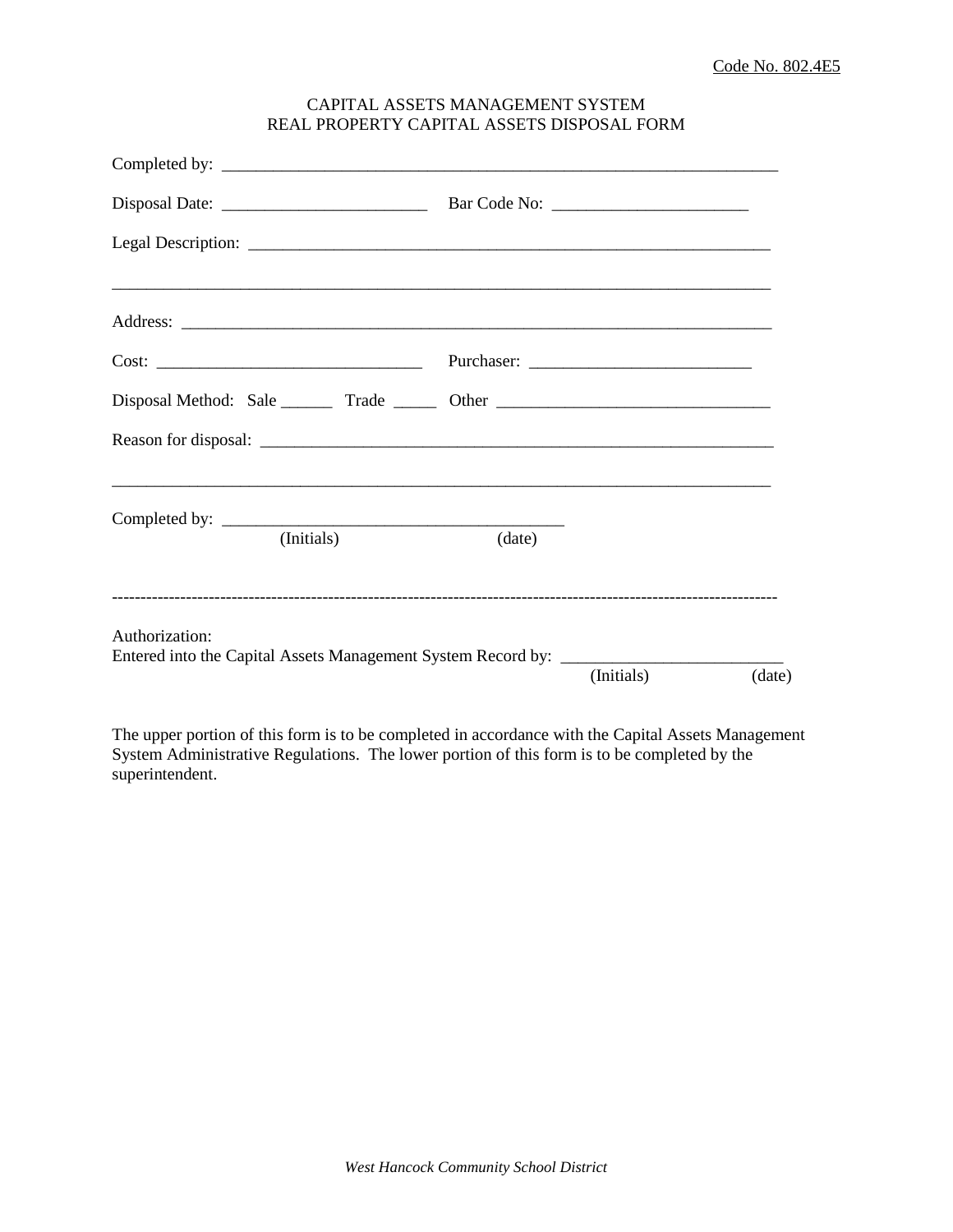|                                                                                          |           |                                                                          |                    | Building Code: ______________________Department/Room: ___________________________                   |        |
|------------------------------------------------------------------------------------------|-----------|--------------------------------------------------------------------------|--------------------|-----------------------------------------------------------------------------------------------------|--------|
|                                                                                          |           |                                                                          |                    |                                                                                                     |        |
| Report on:<br>$\equiv$ Arson                                                             |           | $\equiv$ Theft                                                           | Burglary Mandalism | ___ Unexplained Loss<br>__ Failure to return                                                        |        |
|                                                                                          |           |                                                                          |                    |                                                                                                     |        |
| Police Report Filed?                                                                     |           | $\frac{1}{\sqrt{1-\frac{1}{c}}}$ Yes $\frac{1}{\sqrt{1-\frac{1}{c}}}$ No |                    |                                                                                                     |        |
|                                                                                          |           |                                                                          |                    |                                                                                                     |        |
|                                                                                          |           |                                                                          |                    | Date of Insurance Report: _________                                                                 |        |
|                                                                                          |           |                                                                          |                    | Sent for Repair? _______ Yes _______ NoDate Returned from Repair: _________________________________ |        |
|                                                                                          | Signature |                                                                          |                    |                                                                                                     |        |
| Authorization:<br>Entered into the Capital Assets Management system Record by: _________ |           |                                                                          |                    |                                                                                                     |        |
|                                                                                          |           |                                                                          |                    | (Initials)                                                                                          | (data) |

# CAPITAL ASSETS MANAGEMENT SYSTEM LOST, DAMAGED OR STOLEN CAPITAL ASSETS REPORT

Instructions: The upper portion of this form is completed by the person discovering the loss/damage/theft. The lower portion of this form is to be completed by the superintendent. The date on this form should be entered in the Capital Assets Management System the same day the situation is discovered and no later than in the month in which the situation is discovered.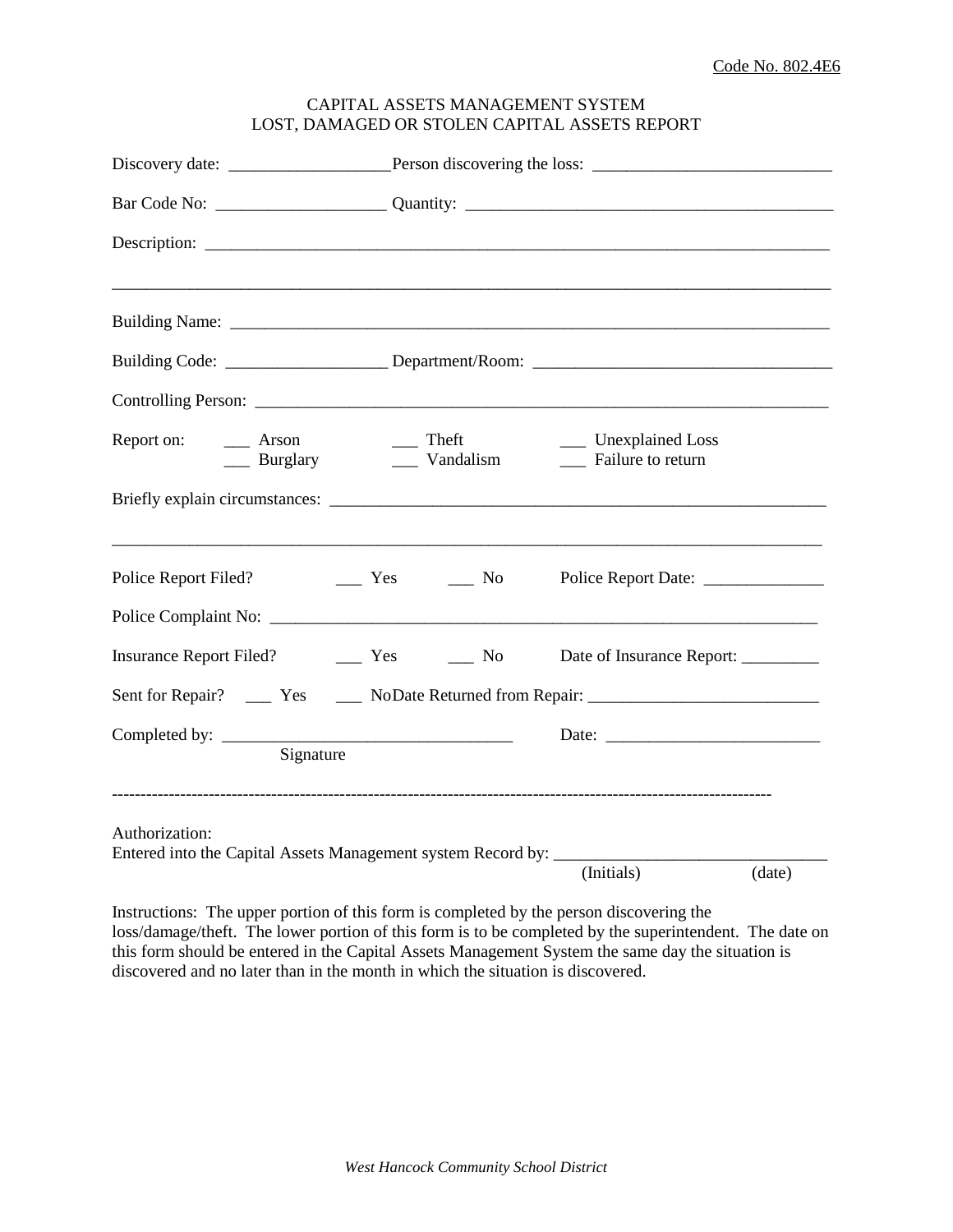A. Capital Assets Management System

The superintendent, and/or other designated staff, shall:

- 1) Conduct the fixed assets physical count;
- 2) Develop the fixed assets listing;
- 3) Tag fixed assets included in the fixed assets management system with a bar code identification number;
- 4) Make a recommendation of a computer software program for managing the fixed assets management system;
- 5) Enter the necessary data into the fixed capital assets management system and compile the appropriate reports;
- 6) Develop forms and procedures for maintaining the integrity of the fixed capital assets management system; and,
- 7) Maintain responsibility for an accurate fixed capital assets management system.
- B. Determining historical cost
	- 1. The historical cost of a capital asset is based on the actual costs expended in making the capital assets serviceable.
	- 2. Gifts of capital assets are valued at the estimated fair market value at the addition/acquisition date.
	- 3. Fixed assets purchased under a capital lease are valued at historical cost of the net present value of the minimum lease payments on the addition/acquisition date.
	- 4. The historical cost of capital assets must include capitalized interest.
- C. Annual capital assets listing reconciliation
	- 1. The superintendent, and/or other designated staff, in conjunction with the capital assets management team, will conduct an annual capital assets physical count to develop the annual capital assets listing in a manner similar to the initial capital assets listing process in B above. At least every three years, someone other than the person in custody of the capital assets in the building/department/room will perform the capital assets physical count for the building/department/room.
	- 2. Upon completion of the annual capital assets listing, the capital assets listing is reconciled to the capital assets management system data base.
	- 3. Capital assets found to have been excluded from the data base are added to the capital assets management system. The capital assets management system process should be reviewed to prevent future incidents of excluding a capital asset.
	- 4. Capital assets unaccounted for are reported to the superintendent who contacts the supervisor of and the individual in charge/control/custody of the capital asset. The individual in charge/control/custody of the capital asset has thirty days to account for the capital asset.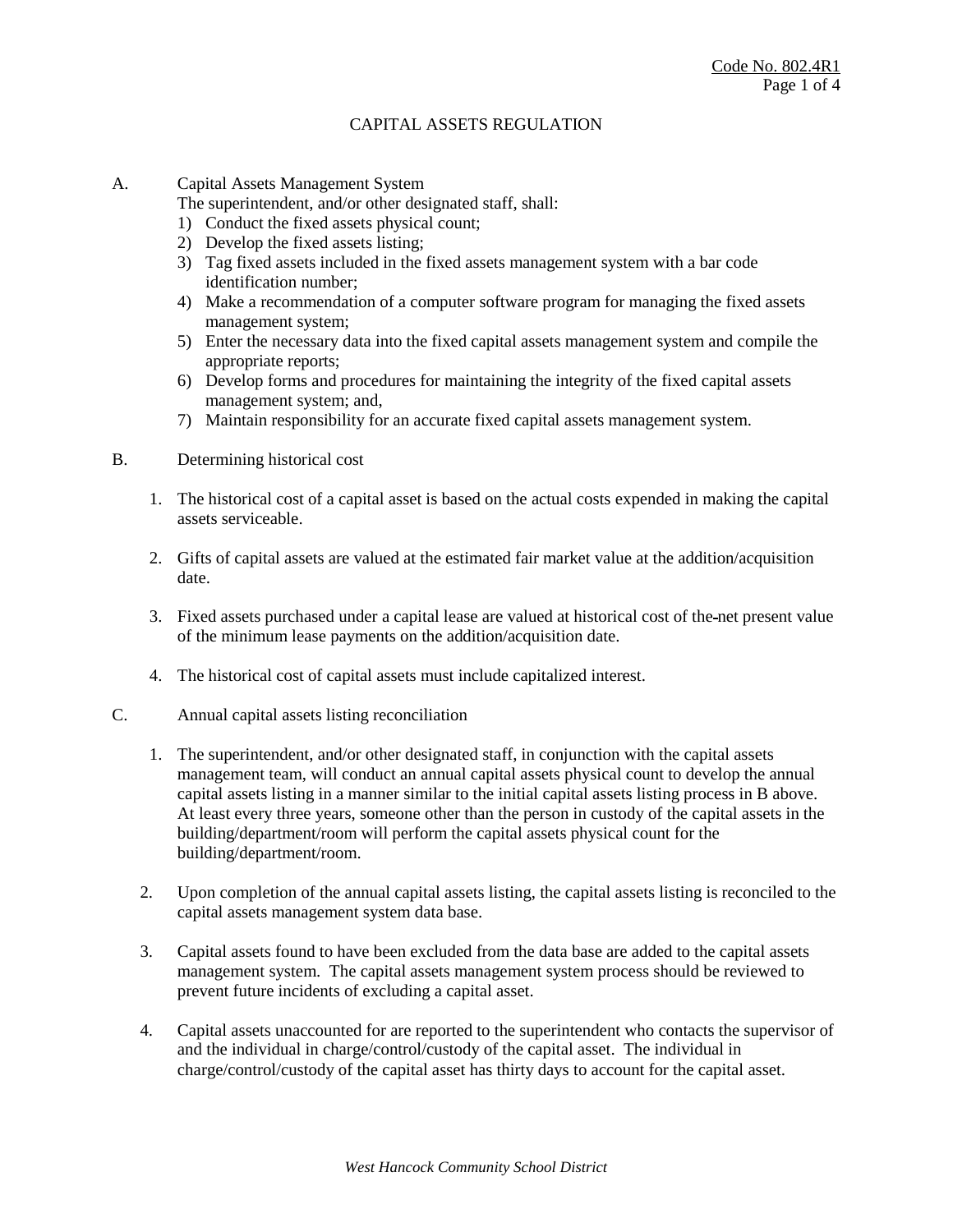- 5. Capital assets unaccounted for after thirty days are reported to the superintendent for appropriate action and documentation. "Appropriate action" may include discipline, up to and including discharge, and may require the employee/person in charge/control/custody of the capital asset to replace the asset.
- 6. The superintendent is responsible for documenting the reasons each asset was not reconciled to the capital assets management system.
- D. Addition/acquisition of capital assets.
	- 1. The school district's purchasing policy and administrative regulations must be followed when acquiring capital assets. The school district's policy and administrative regulations must be followed for receiving a gift of capital assets.
	- 2. The capital assets addition/acquisition documentation must be completed for each additional capital assets with an addition/acquisition cost of equal to or greater than \$2,500. The following information should be collected, if applicable:
		- a. Name of location-building/department/room;
		- b. Location-building/department/room code;
		- c. Balance sheet accounting/class code;
		- d. Government or BTA program;
		- e. Addition/acquisition date;
		- f. Check/purchase order number or gift;
		- g. Bar code identification number assigned to and placed on the capital asset;
		- h. Serial/model number;
		- i. Cost-historical;
		- j. Fair market value on acquisition date (donated assets only);
		- k. Estimated useful life;
		- l. Vendor;
		- m. Purchasing fund and function;
		- n. Description of capital asset;
		- o. Department/person charged with custody,
		- p. Method of addition/acquisition-purchase, trade, gift etc.,
		- q. Quantity;
		- r. Replacement cost;
		- s. Addition/acquisition authorization; and,
		- t. Function for depreciation.
	- 3. Capital assets acquired in a month must be entered into the capital assets management system in the same month.
	- 4. The actual costs of construction in progress, other than infrastructure, is entered into the capital assets management system in the month in which costs are incurred until the total cost of addition/acquisition is entered. Upon completion of construction, the total costs accumulated over the period of construction are reclassified to buildings.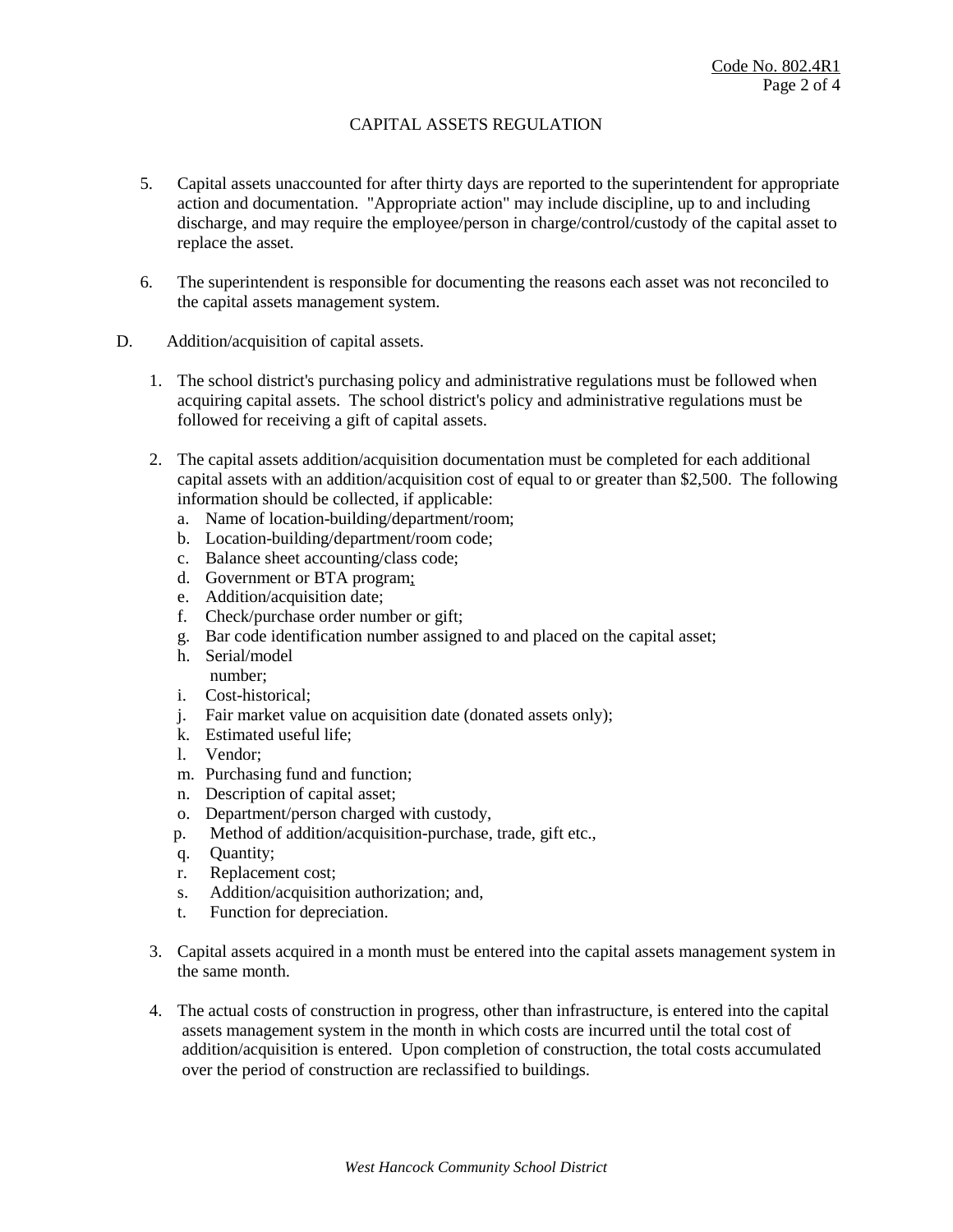- 5. Capital assets acquired in a month must be entered into the capital assets management system in the same month.
- E. Relocation/transfer of machinery and equipment capital assets.
	- 1. A capital assets relocation/transfer documentation must be completed prior to removing machinery and equipment capital assets from their current location. The following information must be collected:
		- a. Relocation/transfer date;
		- b. Quantity;
		- c. Bar code identification number;
		- d. Current location-building/department/room code;
		- e. Name of current location-building/department/room;
		- f. New location-building/department/room code;
		- g. Name of new location-building/department/room;
		- h. Date placed at new location-building/department/room;
		- i. Department/person charged with custody; and
		- j. Relocation/transfer authorization.
	- 2. Capital assets relocated/transferred in a month must be entered into the capital assets management system in the same month.
- F. Disposal of capital assets
	- 1. A Capital Assets disposal documentation must be completed prior to disposing of real property. The following information must be collected:
		- a. Disposal date;
		- b. Quantity;
		- c. Bar code tag identification number;
		- d. Legal description,
		- e. Location/Address;
		- f. Purchaser;
		- g. Disposal methods for real property trade, sale, stolen, etc.; and,
		- h. Disposal authorization.
	- 2. Capital assets disposed of in a month must be entered into the capital assets management system in the same month.
	- 3. When assets are sold or disposed of, it is necessary to calculate and report a gain or loss in the statement of activities. The gain/loss is calculated by subtracting the net book value (historical cost less any accumulated amortization) from the net amount realized on the sale or disposal.
- G. Lost, damaged or stolen capital assets.
	- 1. A Lost, Damaged or Stolen Capital Assets Report must be completed when a capital asset has been lost, damaged or stolen. The following information must be collected: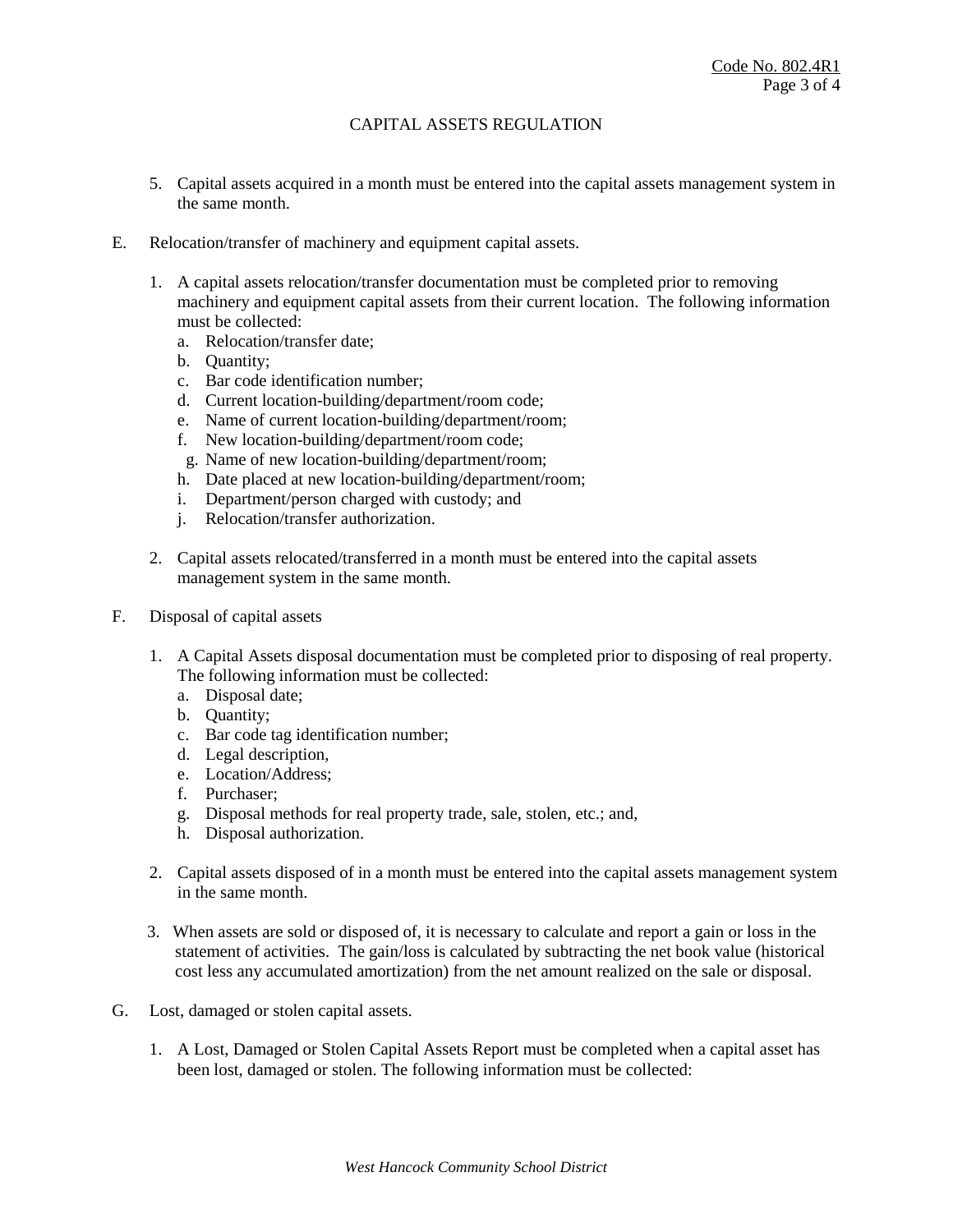- a. Date of loss, damage or theft;
- b. Employee/person discovering;
- c. Quantity;
- d. Description of capital asset;
- e. Bar code tag identification number;
- f. Location-building/department/room;
- g. Description of loss, damage, etc.;
- h. Filing of police report-yes or no;
- i. Filing of insurance report-yes or no;
- j. Sent for repair-yes or no;
- k. Date returned from repair;
- l. Date returned to location-building/department/room;
- m. Department/person charged with custody; and,
- n. Authorization.
- 2. Capital assets damaged, lost or stolen in a month must be entered into the capital assets management system in the same month.
- H. Capital assets reports
	- 1. Annual reports for June 30 each year.
		- a. Capital assets listing including the following items:
			- 1) Balance sheet accounting/class code;
			- 2) Purchasing fund, function and depreciation function;
			- 3) Bar code tag identification number;
			- 4) Description of the capital asset;
			- 5) Historical cost or other;
			- 6) Location;
			- 7) Current year depreciation/expense; and,
			- 8) Accumulated depreciation/amortization.
		- b. Capital assets listing by location/building;
		- c. Capital assets listing by department/employee/person charged with custody; and,
		- d. Capital assets listing by replacement cost.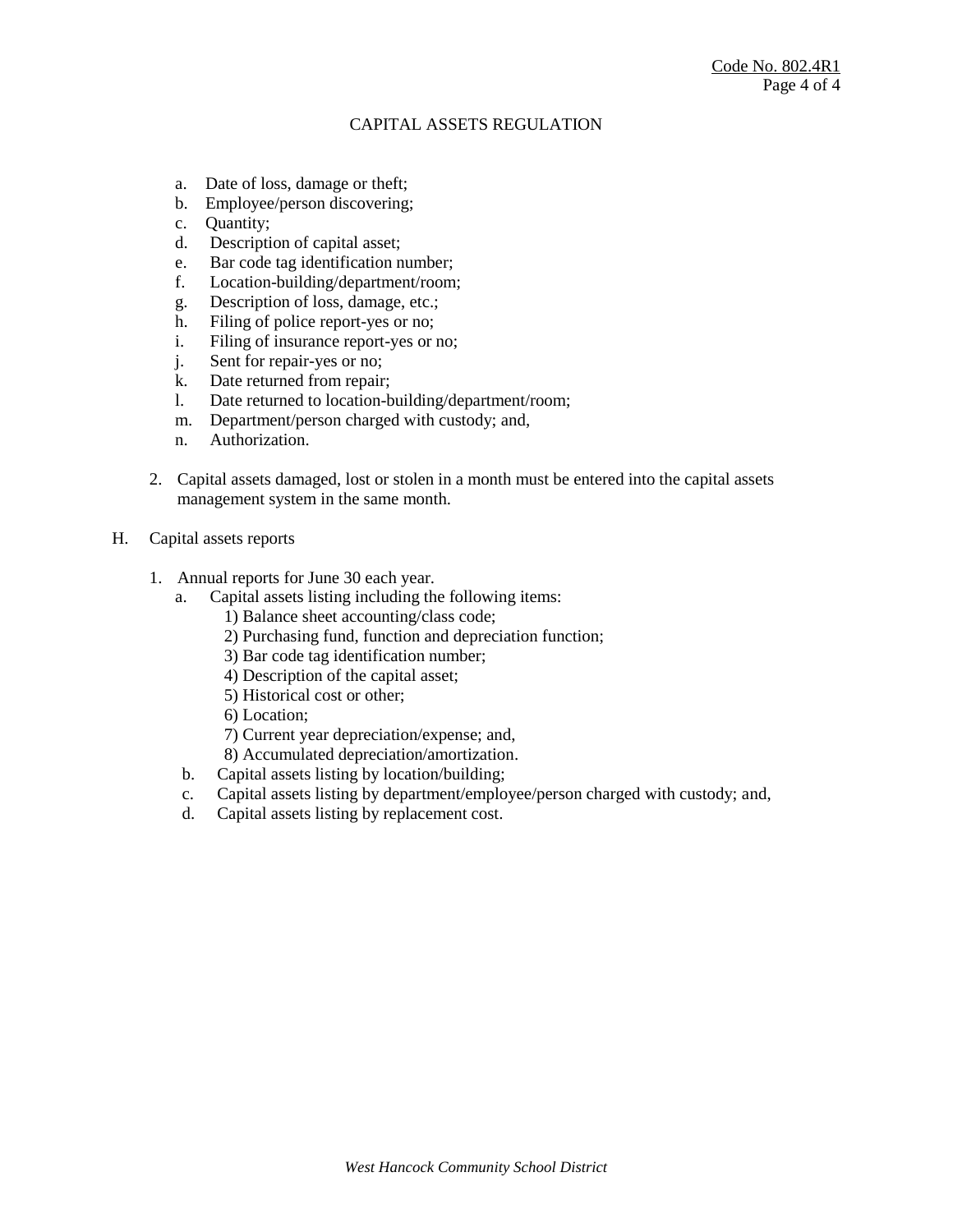# CAPITAL ASSETS MANAGEMENT SYSTEM DEFINITIONS

**Back trending/standard costing** - an estimate of the historical original cost using a known average installed cost for like units as of the estimated addition/ acquisition date. This cost is only applied to the capital assets initially counted upon implementation of the capital assets management system when the historical original cost cannot be determined. It is inappropriate to apply the back trending/standard costing method to any capital assets acquired after the assets management system implementation date.

**Balance sheet accounting/class codes** - the codes set out for assets in the Iowa Department of Education Uniform Accounting Manual. They are: 200-capital assets; 211- land and land improvements; 221-site improvements; 222-accumulated depreciation on site improvements; 231-buildings and building improvements; 232-accumulated depreciation on buildings and building improvements; 241-machinery and equipment; 242-accumulated depreciation on machinery and equipment, 251-works of art and historical treasures; 252-accumulated depreciation on works of art and historical treasures, 261 infrastructure, 262-accumulated depreciation on infrastructure, and 271-construction in progress.

**Book value** - the value of capital assets on the records of the school district, which can be the cost or, the cost less the appropriate allowances, such as depreciation.

**Buildings and building improvements** - a capital assets account reflecting the addition/acquisition cost of permanent structures owned or held by a government and the improvements thereon.

**Business-type activities –** one of two classes of activities reported in the government-wide financial statements. Business-type activities are financed in the whole or in part by fees charged to external parties for goods or services. These activities are usually reported in enterprise funds.

**Capital expenditures/expenses** - expenditures/expenses resulting in the addition/acquisition of or addition/acquisition to the school district's capital assets.

**Capital assets** - Capital assets with a value of equal to or greater than \$2,500 based on the historical cost include: long-lived assets obtained or controlled as a result of past transactions, events or circumstances. Capital assets include buildings, construction in progress, improvements other than facilities, land, machinery and equipment, and intangible assets.

**Capitalization policy** - the criteria used by the school district to determine which capital assets will be reported as capital assets on the school district's financial statements and records

**Capitalization threshold** - The dollar value at which a government elects to capitalize tangible or intangible assets that are used in operations and that have initial useful lives extending beyond a single reporting period.

**Capitalized interest** - interest accrued and reported as part of the cost of the capital assets during the construction phase of a capital project. The construction phase extends from the initiation of preconstruction activities until the time the asset is placed in service.

**Construction in progress** - buildings in the process of being constructed other than infrastructure.

**Cost** - the amount of money or other consideration exchanged for goods or services.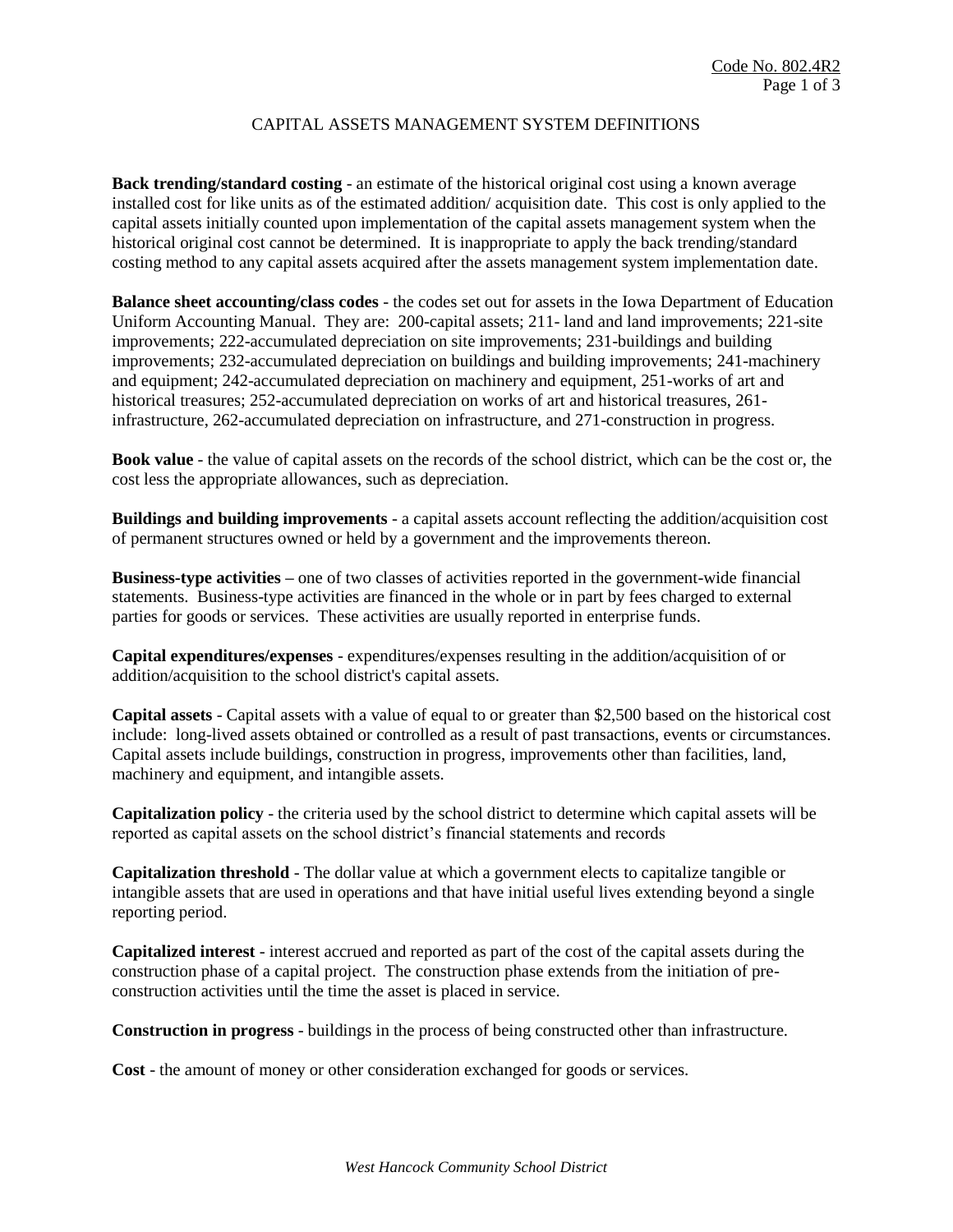# CAPITAL ASSETS DEFINITIONS

**Depreciation/Amortization** - expiration in the service life of capital assets, other than wasting assets, attributable to wear and tear, deterioration, action of the physical elements, inadequacy and obsolescence. In accounting for depreciation/amortization, the cost of a capital asset, less any salvage value, is prorated over the estimated service life of such an asset, and each period is charged with a portion of such cost.

**Fixtures** - attachments to buildings that are not intended to be removed and cannot be removed without damage to the buildings. Those fixtures with a useful life presumed to be as long as that of the building itself are considered a part of the building. Other fixtures are classified as machinery and equipment.

**General capital assets** - capital assets that are not capital assets of any fund, but of the governmental unit as a whole. Most often these capital assets arise from the expenditure of the financial resources of governmental funds.

**General capital assets account group (GFAAG**) - a self-balancing group of accounts established to account for capital assets of the school district, not accounted for through specific proprietary funds.

**Government activities** – activities generally financed through taxes, intergovernmental revenues, and other non-exchange revenues. These activities are usually reported in governmental funds and internal service funds.

**Government-wide financial statements** – Financial statements that incorporate all of a government's governmental and business-type activities, as well as its nonfiduciary component units. There are two basic government-wide financial statements the statement of net assets and the statement of activities. Both basic government-wide financial statements are presented using the economic resources measurement focus and the accrual basis of accounting.

**Historical (acquisition) cost** - the actual costs expended to place a capital asset into service. For land and buildings, costs such as legal fees, recording fees, surveying fees, architect fees and similar fees are included in the historical cost. For machinery and equipment, costs such as freight and installation fees and similar fees are included in the historical cost.

**Improvements** – In addition made to, or change made in, a capital asset, other than maintenance, to prolong its life or to increase the efficiency or capacity. The cost of the addition or change is added to the book value of the asset.

**Improvements other than buildings** - attachments or annexation to land that are intended to remain so attached or annexed, such as sidewalks, trees, drives, tunnels, drains and sewers. Sidewalks, curbing, sewers and highways are sometimes referred to as "betterments," but the term "improvements" is preferred.

**Infrastructure –** long-lived capital assets that normally are stationary in nature and normally can be preserved for a significantly greater number of years than most capital assets. Examples of infrastructure assets include; roads, bridges, tunnels, drainage systems, tater and sewer systems, dams, and lighting systems.

**Investment in general capital assets** - an account in the GFAAG representing the school district's investment in general capital assets. The balance in this account generally is subdivided according to the source of the monies that finance the capital assets addition/acquisition, such as general fund revenues and special assessments.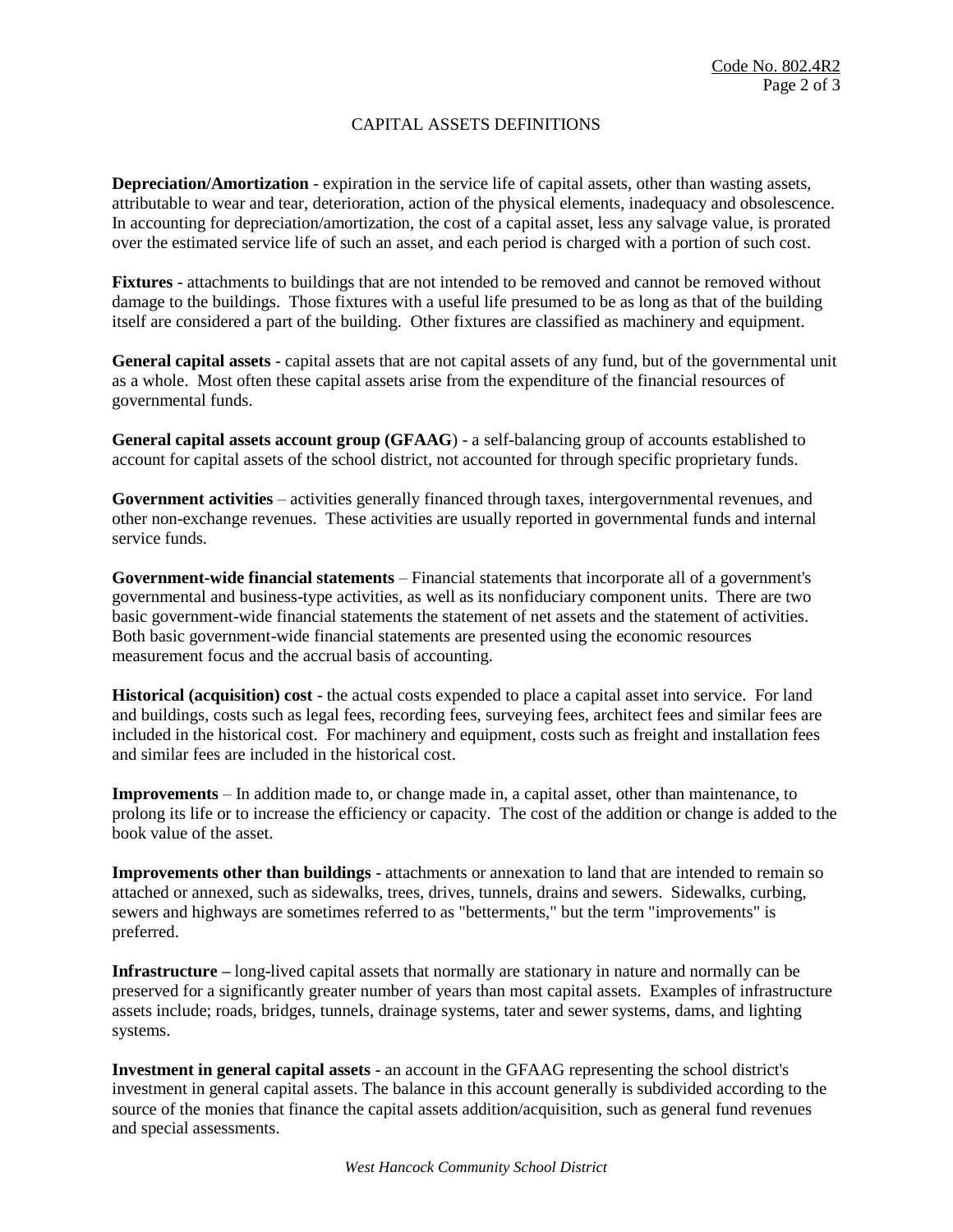### CAPITAL ASSETS DEFINITIONS

**Land and buildings** - real property owned by the school district.

**Machinery and equipment** - capital assets which maintain their identity when removed from their location and are not changed materially or consumed immediately (e.g., within one year) by use. Machinery and equipment are often divided into specific categories such as: transportation machinery and equipment which includes school buses and school district owned automobiles, trucks and vans; other motor machinery and equipment which includes lawn maintenance machinery and equipment, tractors, motorized carts, maintenance machinery and equipment, etc.; other machinery and equipment which includes furniture and machinery and equipment contained in the buildings whose original cost is equal to or greater than \$2,500, and capital assets under capital leases and capital assets being acquired under a lease/purchase agreement.

**Proprietary funds** – Funds that focus on the determination of operating income, changes in net assets (or cost recovery), financial position, and cash flows. There are two different types of proprietary funds: enterprise funds and internal service funds.

**Replacement cost** - the amount of cash or other consideration required today to obtain the same capital assets or its equivalent.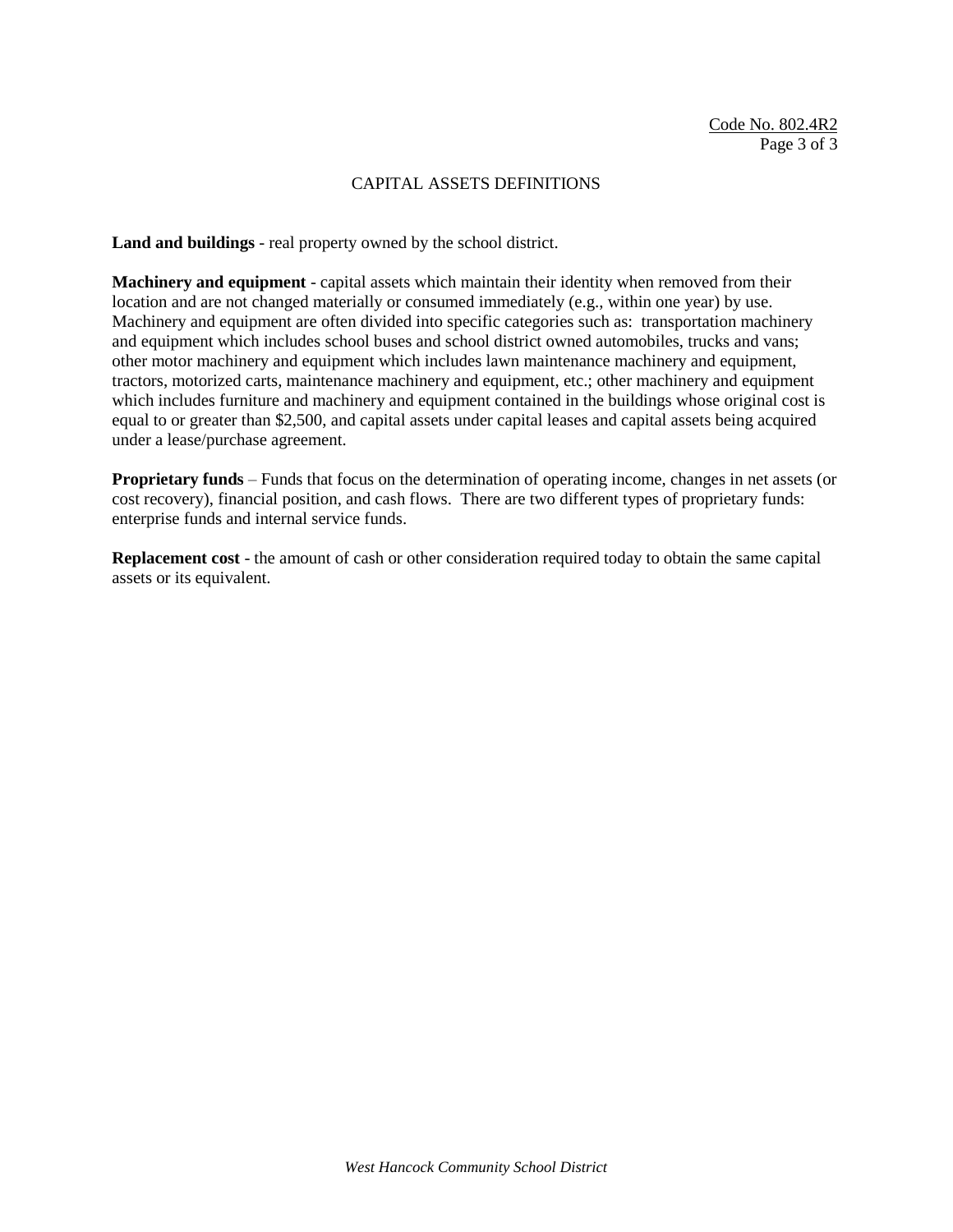## BUILDINGS & SITES ADAPTATION FOR PERSONS WITH DISABILITIES

The board recognizes the need for access to its buildings and sites by persons with disabilities. School district buildings and sites currently in use will be altered to be accessible to persons with disabilities unless the alteration would cause an undue hardship for the school district. Renovated and new buildings and sites will be accessible to persons with disabilities.

It is the responsibility of the superintendent, upon board approval, to take the necessary action to ensure school district buildings and sites are accessible to persons with disabilities.

| Legal Reference: | 29 U.S.C. §§ 621-634 (2004).<br>42 U.S.C. §§ 12101 et seq. (2004).<br>Iowa Code chs. 104A; 216 (2015). |                                                                  |  |
|------------------|--------------------------------------------------------------------------------------------------------|------------------------------------------------------------------|--|
| Cross Reference: | 102<br>603.3                                                                                           | <b>Equal Educational Opportunity</b><br><b>Special Education</b> |  |

Approved June 12, 1995 Reviewed May 17, 2021 Revised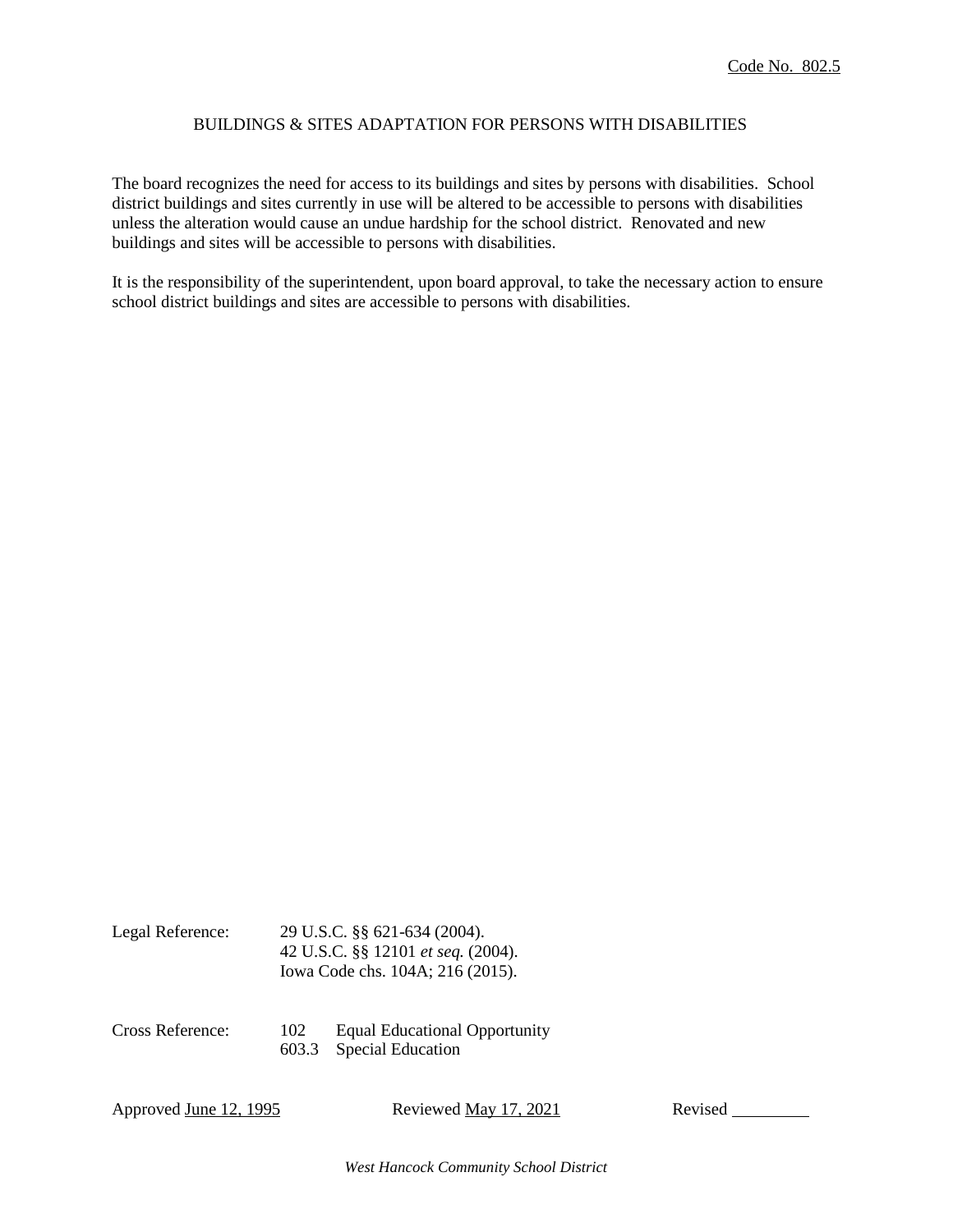### VANDALISM

The board believes everyone should treat school district buildings and sites and property with respect for the benefit of the education program. Users of school district property will treat it with care. Employees discovering vandalism should report it to the building principal as soon as possible.

Persons suspected, found or proven to have destroyed or otherwise harmed school district property may be subject to discipline by the school district, if the person is under the jurisdiction of the school district, and may be reported to local law enforcement officials. Persons who are not under the jurisdiction of the school district and who are suspected, found or proven to have destroyed or otherwise harmed school district property will be reported to the local law enforcement authorities.

Legal Reference: Iowa Code § 279.8 (2015).

Cross Reference: 502 Students Rights and Responsibilities 903.4 Public Conduct on School Premises

Approved <u>June 12, 1995</u> Reviewed <u>May 17, 2021</u> Revised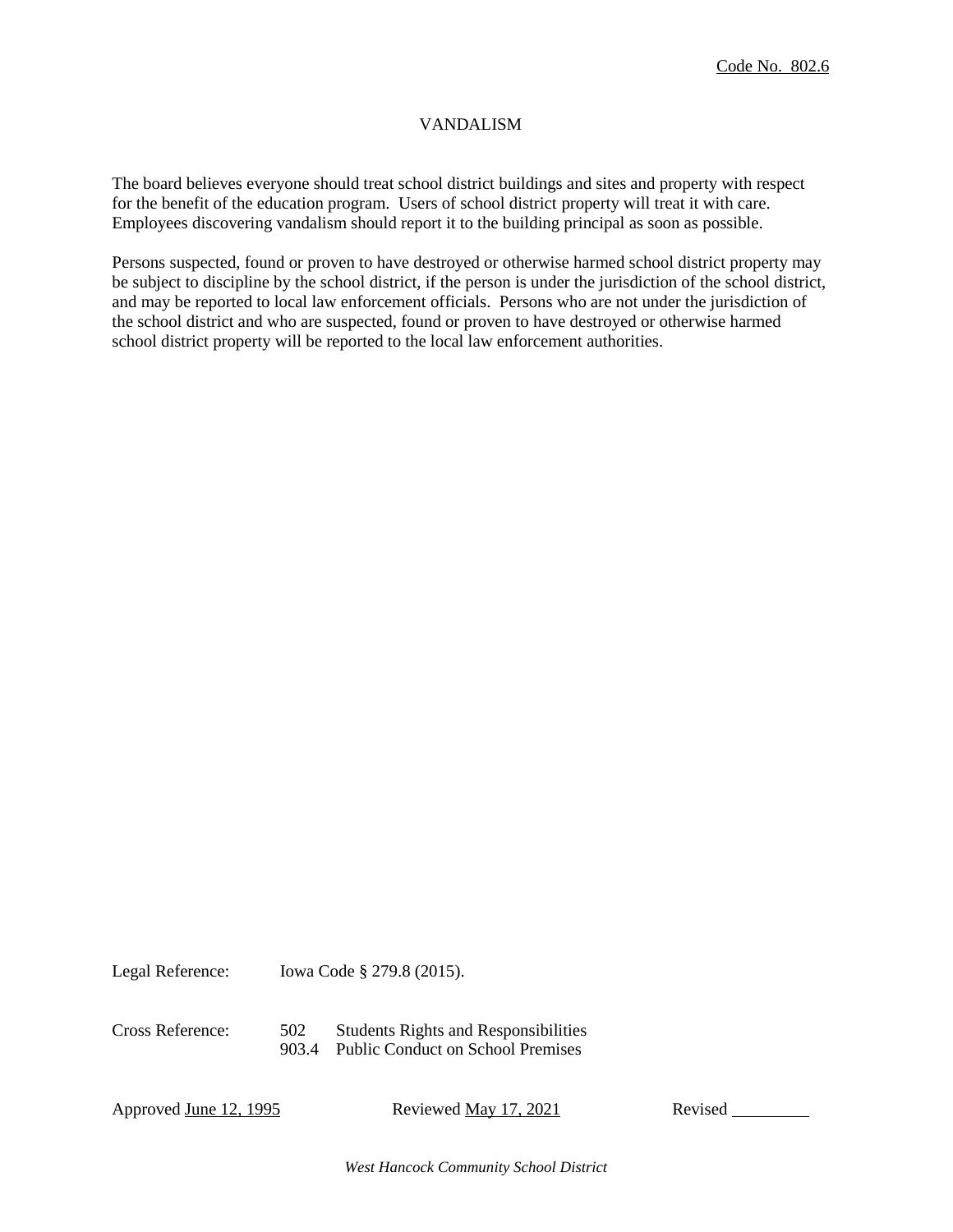### ENERGY CONSERVATION

In concert with the board's goal to utilize public funds in an effective and efficient manner, employees and students will practice energy conservation methods when utilizing the school district's buildings and sites. These methods include, but are not limited to, turning off lights and equipment when not in use, reducing the temperature of the facility, particularly when it is not in use, and keeping windows and doors properly closed or open, depending upon the weather.

It is the responsibility of the superintendent to develop energy conservation guidelines for employees and students. Employees and students will abide by these guidelines.

Legal Reference: Iowa Code §§ 279.44; 473.19-.20 (2015).

Cross Reference: 700 Purpose of Noninstructional and Business Services

Approved June 12, 1995 Reviewed <u>May 17, 2021</u> Revised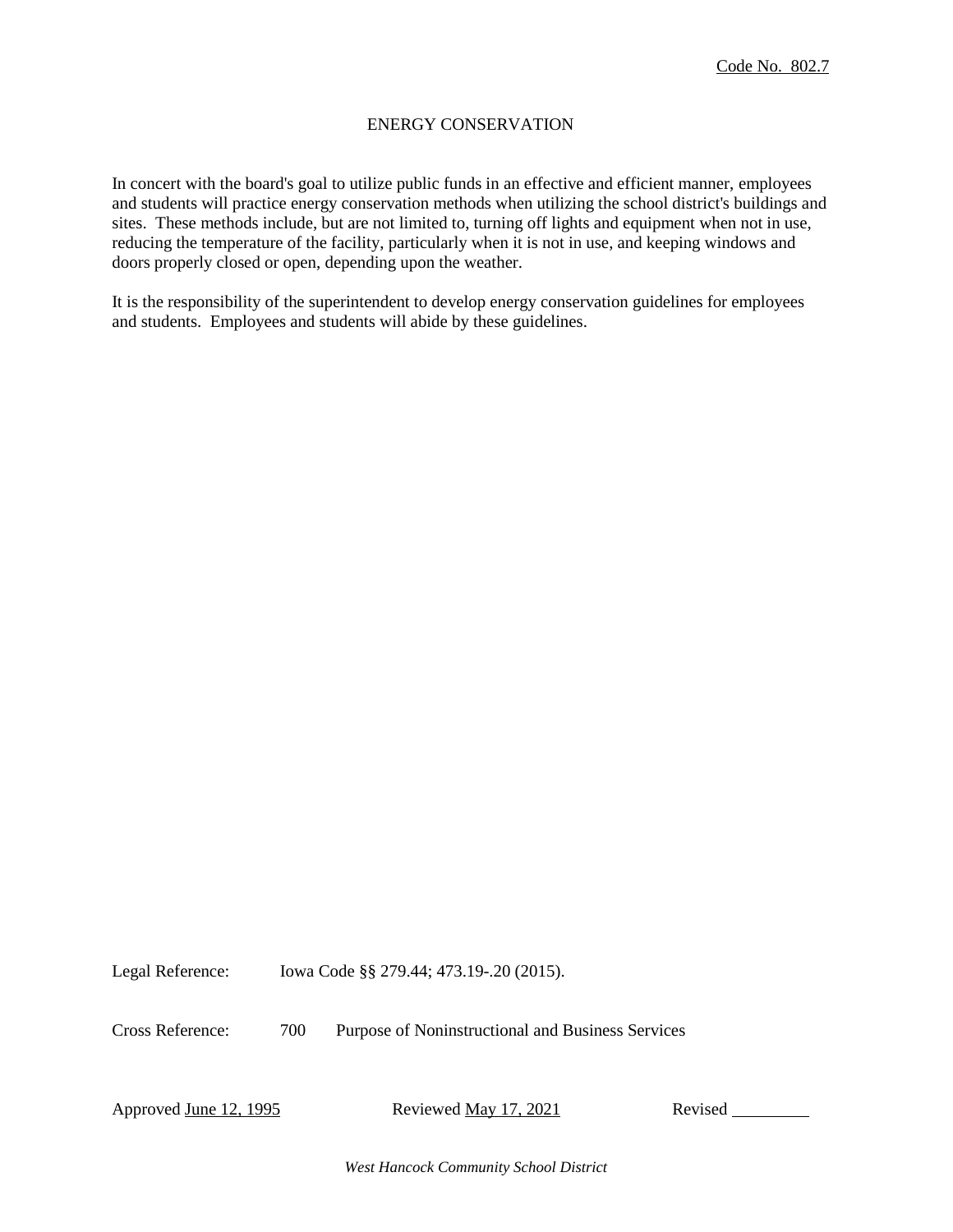### CONTRACT FOR MAINTENANCE SERVICES

The board may contract for custodial and other maintenance services for the school district facilities. The superintendent is authorized to contract for such services. Except in the case of emergency, the board shall approve the contracts for these services if the cost exceeds, \$2500.

It shall be the responsibility of the superintendent to consider the financial position of the school district and other factors deemed relevant by the superintendent in making such contracts.

Legal Reference: Iowa Code §§ 279.8 (2015).

Cross Reference: 703 Budget 705 Expenditures 802.3 Emergency Repairs

Approved June 12, 1995 Reviewed May 17, 2021 Revised October 19, 2015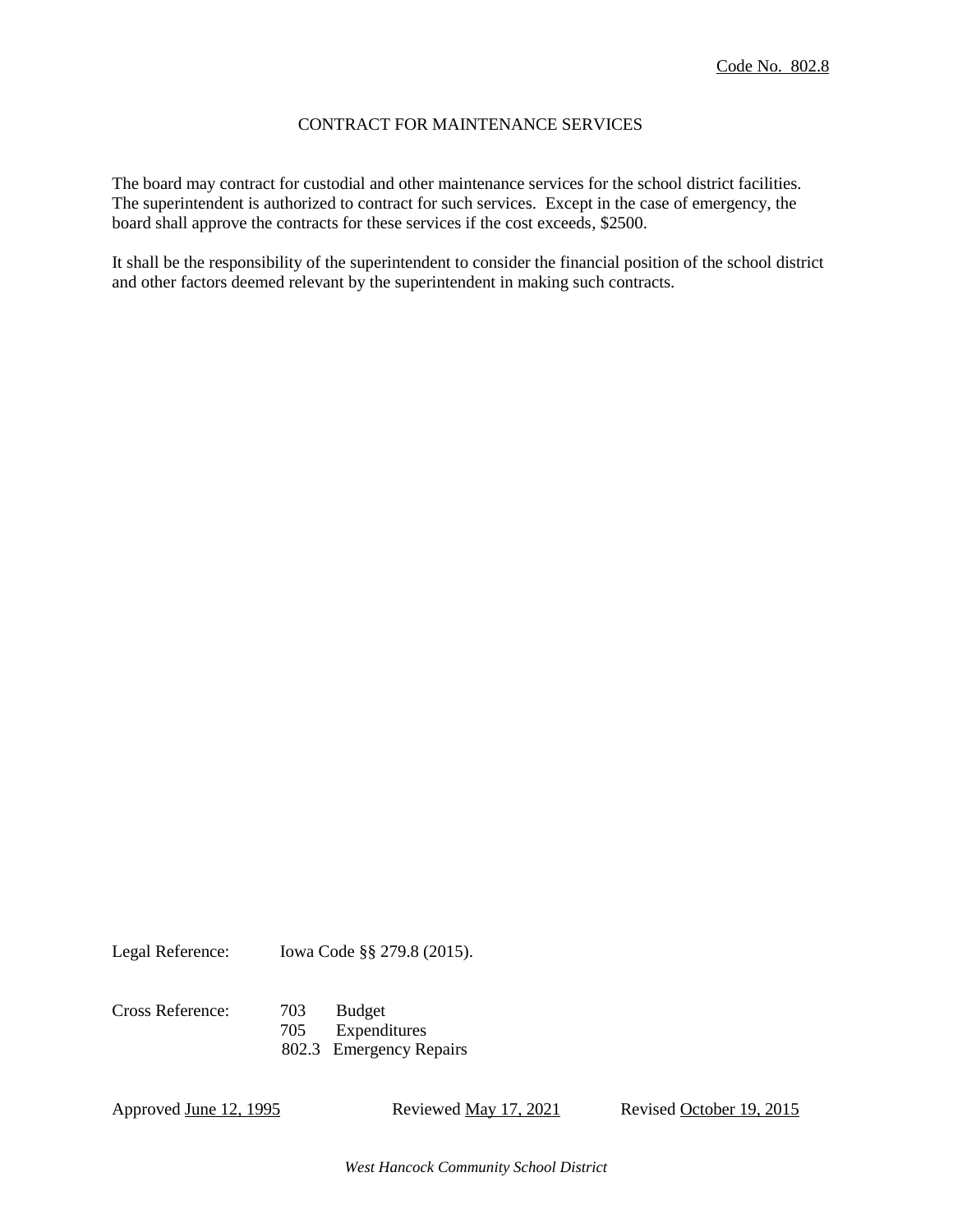### DISPOSITION OF OBSOLETE EQUIPMENT

School property, such as equipment, furnishings, or supplies (hereafter equipment), will be disposed of when it is determined to be of no further use to the school district. It is the objective of the school district in disposing of the equipment to achieve the best available price or most economical disposal.

Obsolete equipment or property other than real property having a value of no more less than \$25,000 will may be sold or disposed of in a manner determined by the board. Closed bids will be the first choice of sale or disposition However, the sale or disposition of equipment, furnishings or supplies disposed of in this manner will be published in a newspaper of general circulation.

A public hearing will be held regarding the disposal of the equipment with a value of \$25,000 or more prior to the board's final decision. The board will adopt a resolution announcing the proposed sale or disposition and will publish notice of the time and place of the public hearing and the description of the property will be in the resolution. Notice of the public hearing will be published at least once, but not less than 10 days and not more than 20 days, prior to the hearing date unless otherwise required by law. Upon completion of the public hearing, the board may dispose of the equipment.

It is the responsibility of the superintendent to make a recommendation to the board regarding the method for disposing of equipment of no further use to the school district.

Legal Reference: Iowa Code §§ 24.9; 297.22-.25

| Cross Reference: | 704 | Revenue        |
|------------------|-----|----------------|
|                  |     | 705.1 Purchasi |

chasing - Bidding 803 Selling and Leasing

Approved June 12, 1995 Reviewed August 16, 2021 Revised August 16, 2021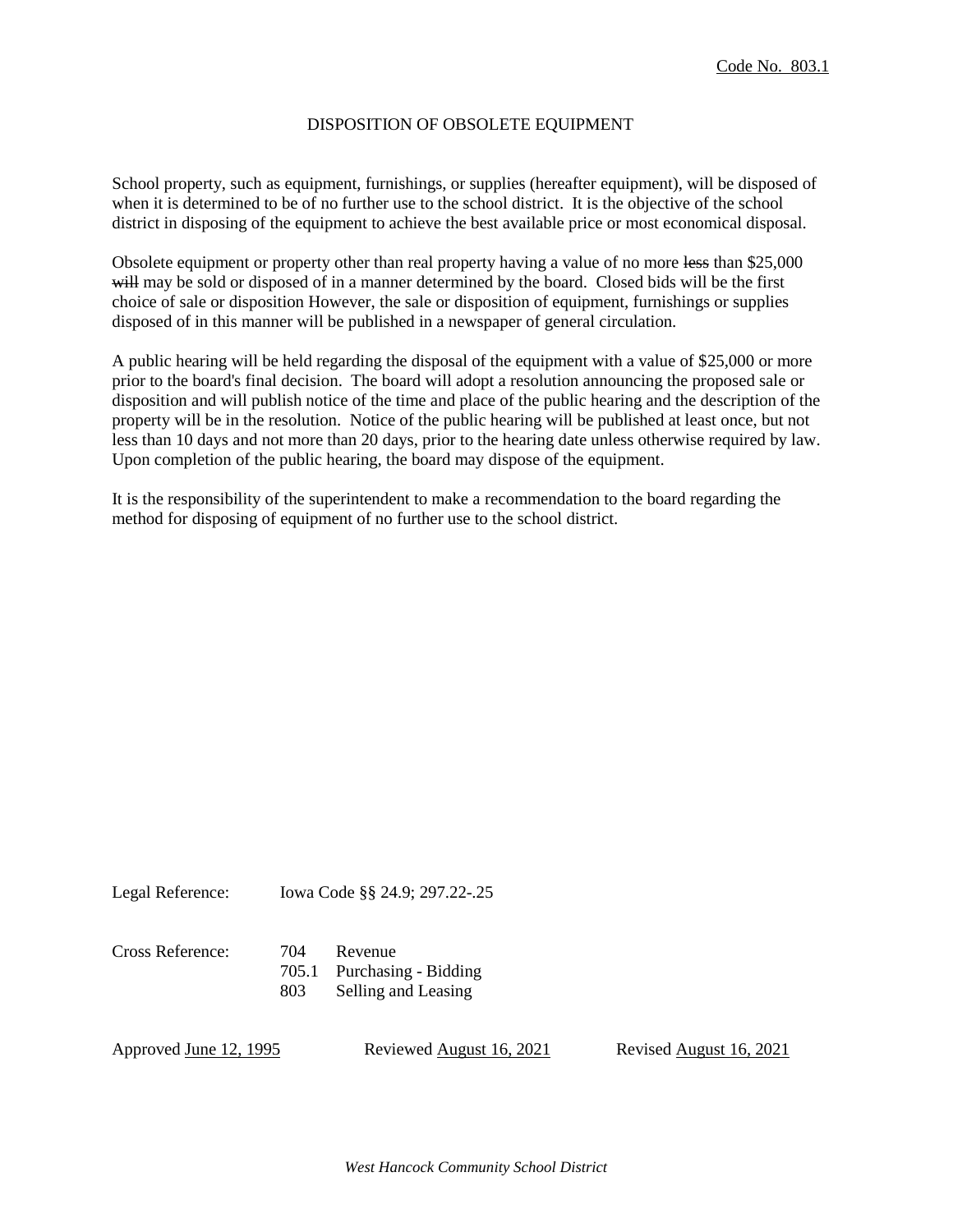### LEASE, SALE OR DISPOSAL OF SCHOOL DISTRICT BUILDINGS & SITES

Decisions regarding the lease, sale, or disposal of school district real property are made by the board. In making its decision the board will consider the needs of the education program and the efficient use of public funds.

Prior to the board's final decision regarding real property, a public hearing will be held. The board will adopt a resolution announcing the proposed sale which will contain notice of the time and place of the public hearing and the description of the property or locally known address. Notice of the time and place of the public hearing will be published at least once, but not less than 10 days and not more than 20 days, prior to the hearing date. Upon completion of the public hearing, the board may dispose of the property.

If the real property contains less than two acres, is located outside of a city, is not adjacent to a city and was previously used as a schoolhouse site, the property may revert to the owner of the tract from whom the property was taken following the procedures set forth in IOWA CODE §§ 297.15-.25.

In the case of a sale or lease of school district real property not being used for the education program, unless otherwise exempted, advertisements for bids will be taken. If the bids received by the board are deemed inadequate, the board may decline to sell or lease the property and re-advertise.

In the case of the razing of a school district facility, in an amount in excess of the statutory minimum required by law, the board will advertise and take bids for the purpose of awarding the contract for the project.

The superintendent is responsible for coordinating the action necessary for the board to accomplish the lease, sale, or disposal of school district real property, including student-constructed buildings. It will also be the responsibility of the superintendent to make a recommendation to the board regarding the use of school district real property not being utilized for the education program.

Legal Reference: Iowa Code §§ 297.15-.25 (2013).

Cross Reference: 704 Revenue

705.1 Purchasing - Bidding 803 Selling and Leasing

Approved June 12, 1995 Reviewed May 17, 2021 Revised December 15, 2014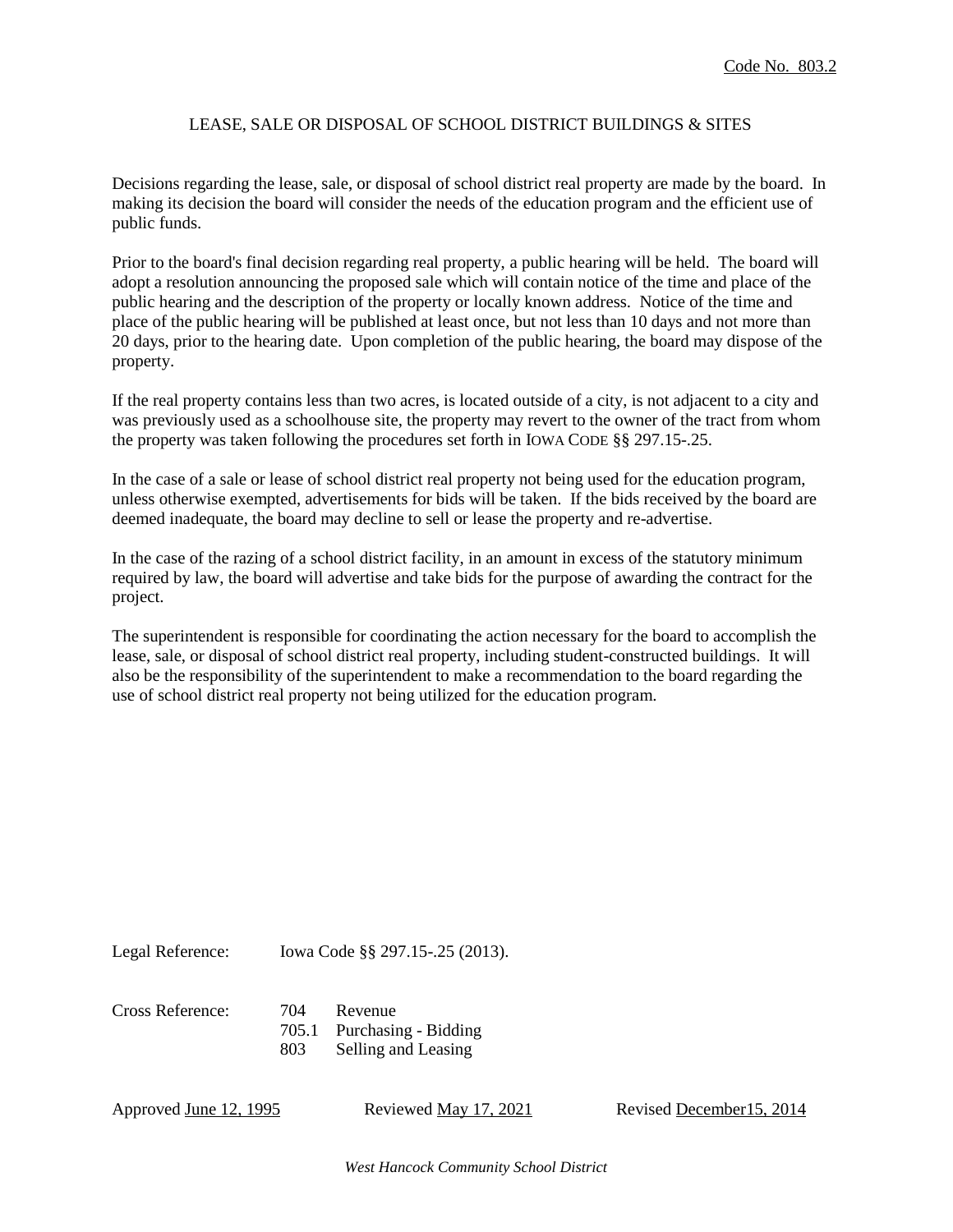### VACANT BUILDINGS

School district buildings which have been vacated by the school district and are available for lease or purchase shall be reported to the city, county, and State Department of General Services.

It shall be the responsibility of the board secretary to complete and send this notice.

Legal Reference: Iowa Code §§ 297 (2015).

Cross Reference: 803.2 Lease, Sale, or Disposal of School District Buildings & Sites

Approved June 12, 1995 Reviewed <u>May 17, 2021</u> Revised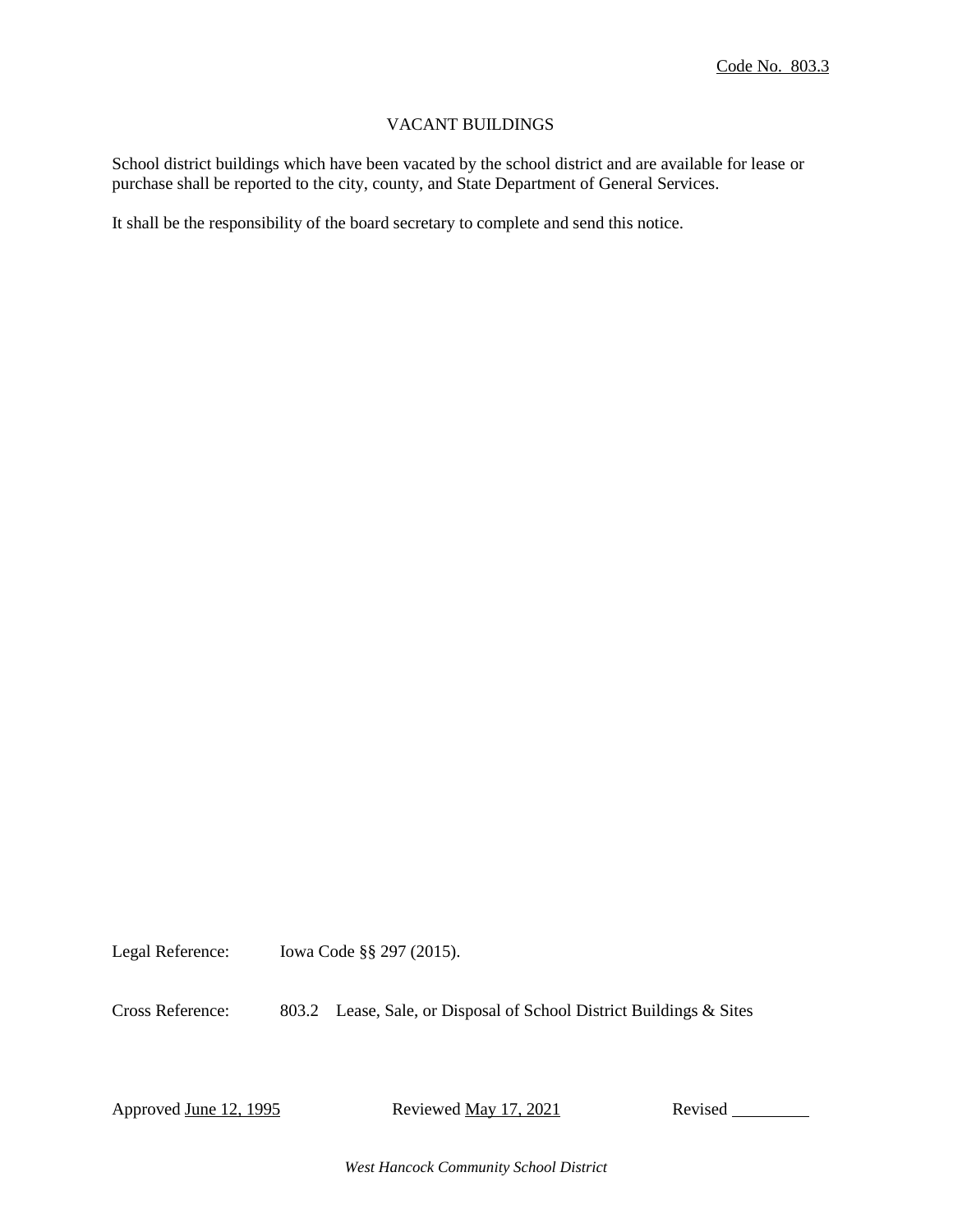### FACILITIES INSPECTIONS

A program for annual inspection, in addition to those conducted by authorized agencies, of the equipment, facilities, and grounds will be conducted as part of the maintenance schedule for school district buildings and sites. The results of this inspection will be reported to the board at its annual meeting. Further, the board may conduct its own inspection of the school district buildings and sites annually.

Legal Reference: Iowa Code § 279.8 (2015).

Cross Reference: 802 Maintenance, Operation and Management

Approved June 12, 1995 Reviewed May 17, 2021 Revised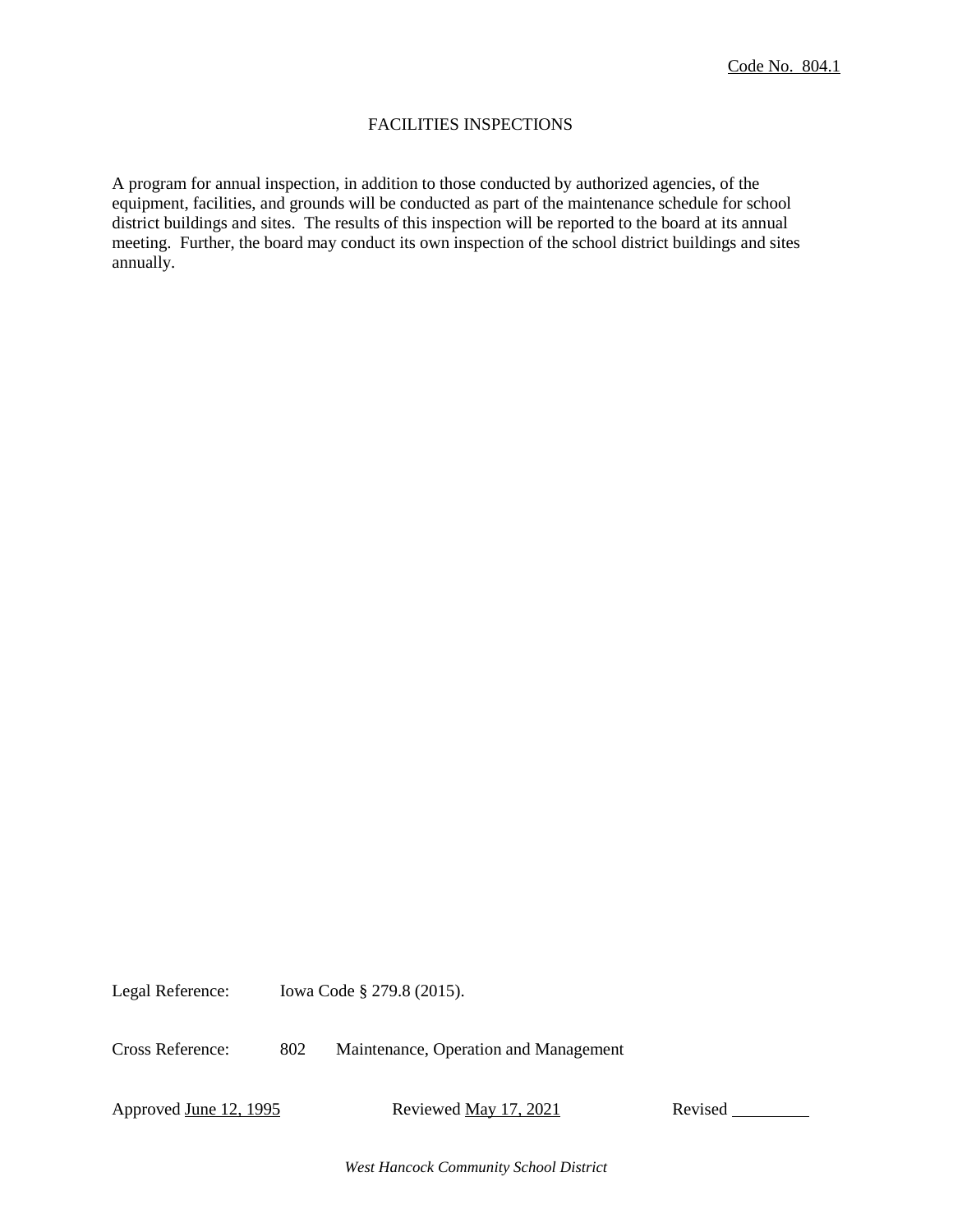#### DISTRICT EMERGENCY OPERATIONS PLANS

The safety and security of the school community is paramount to West Hancock CSD While there is no absolute guarantee of safety, it is the goal of the district to encourage and support a physically secure learning and working environment within its buildings. The district shall work in conjunction with community stakeholders including local emergency management coordinators and local law enforcement agencies to create emergency operations plans for all district buildings and school buildings where students are educated.

The superintendent [*or their designee*] shall be responsible for the development, review and implementation of the district emergency operations plan. The plan shall include procedures for transmitting alerts regarding emergency situations to school personnel, students, and employers for nonschool employees whose presence is regularly required in the school building. The emergency operations plan shall be updated and reviewed annually by the Board and shall address responses to natural disasters, active shooter scenarios and other emergencies as determined by the district. The emergency operations plans are confidential and shall not be subject to disclosure under Iowa Code Chapter 22. However, the district shall publish procedures for students, school personnel, parents, and family members to report possible safety threats on school grounds and at school activities.

The administration shall hold annual emergency operations drills at each district building covered by an emergency operations plan in accordance with law. The district shall determine which school personnel shall participate and whether local law enforcement and students participate in annual drills.

Legal Reference: Iowa Code 280.30

Cross Reference: 800 Objectives of Building and Sites

Approved <u>June 12, 1995</u> Reviewed <u>May 17, 2021</u> Revised November 19, 2018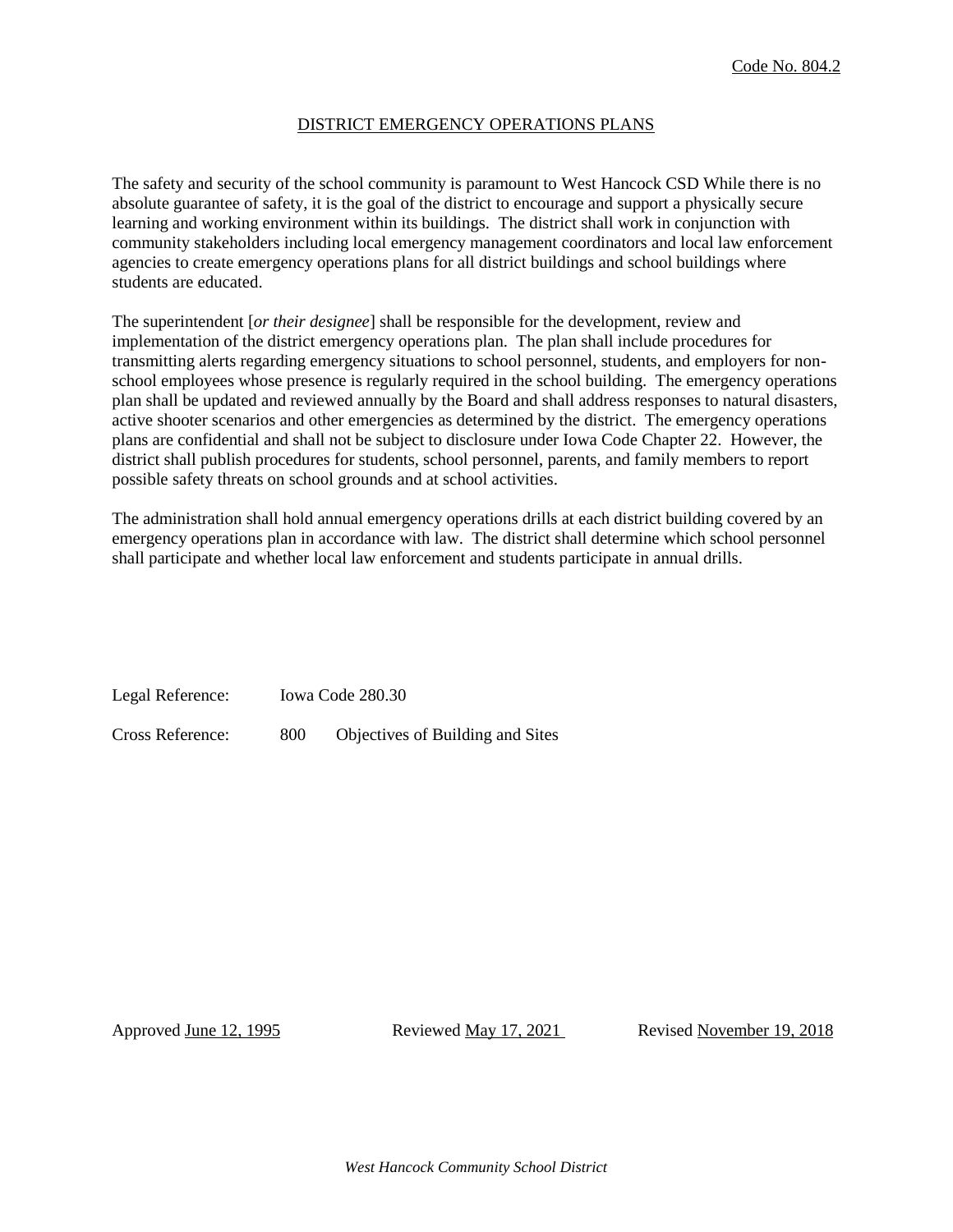#### ASBESTOS CONTAINING MATERIAL

Friable and nonfriable asbestos containing materials will be maintained in good condition and appropriate precautions will be followed when the material is disturbed. If there is a need to replace asbestos it will be replaced with nonasbestos containing materials. Each school building will maintain a copy of the asbestos management plan.

The school district will annually notify, appoint and train appropriate employees as necessary.

| Legal Reference: | 20 U.S.C. §§ 3601 <i>et seq.</i> (2004).<br>40 C.F.R. Pt. 763.84 (2004).<br>Iowa Code §§ 279.52-.54 (2015). |                                                                        |  |
|------------------|-------------------------------------------------------------------------------------------------------------|------------------------------------------------------------------------|--|
| Cross Reference: | 4034<br>802                                                                                                 | Hazardous Chemical Disclosure<br>Maintenance, Operation and Management |  |

Approved June 12, 1995 Reviewed May 17, 2021 Revised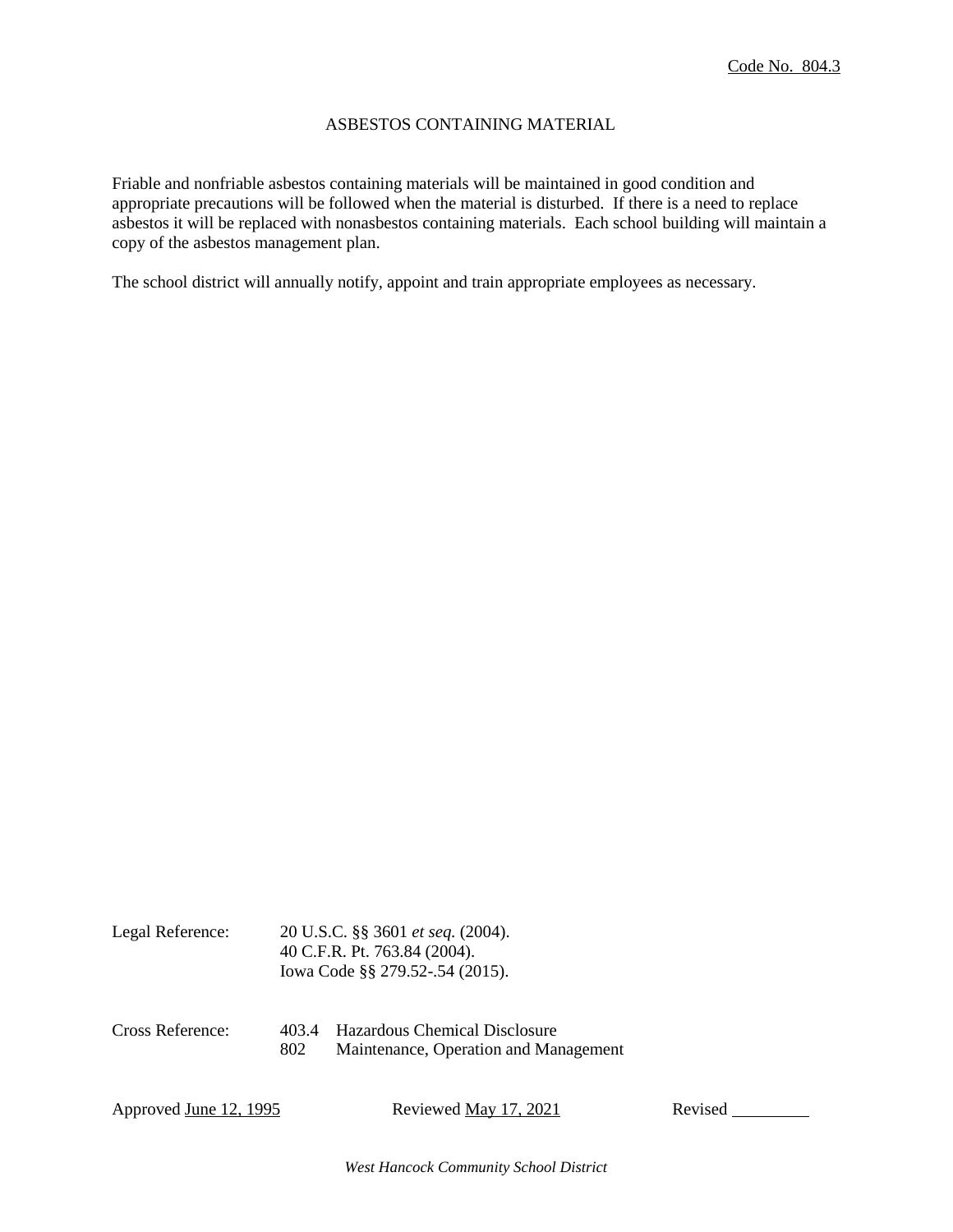## FACILITIES SECURITY

To protect the school district facilities and equipment, the building shall be locked when school is not in session. When school activities or public activities are held in the buildings, only doors designated by the superintendent and/or the building principals shall be unlocked for access to the building.

It shall be the responsibility of school district personnel and users of the buildings to abide by this policy.

Legal Reference: Iowa Code §§ 279.8, 280.3.14 (2015).

Cross Reference: 401.9 Use of School District Facilities & Equipment by General Personnel 710 Insurance

Approved June 12, 1995 Reviewed May 17, 2021 Revised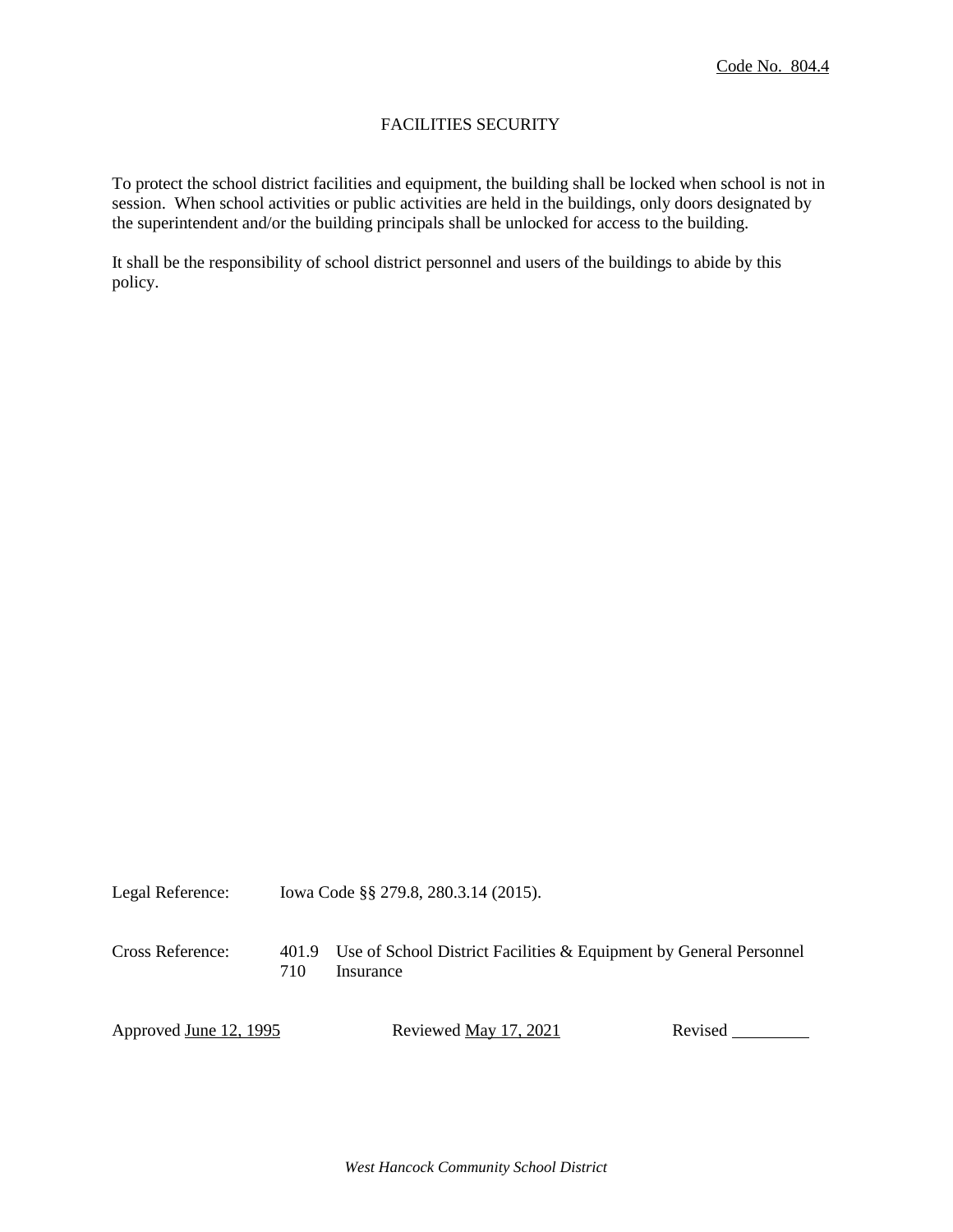### USE OF RECORDING DEVICES ON SCHOOL PROPERTY

#### District-Generated Recordings

The district believes in the importance of providing a safe and enriching learning environment possible for its students. The district uses digital recording devices on school property including school transportation vehicles to help protect the safety of district students, employees and community members; and to safeguard district property which is funded using public resources. Additionally, district-generated recordings of students engaging in the district's educational and extracurricular programs can be essential to engage positively with the school community and promote the value of public education.

In order to balance privacy and safety interests, no recording devices will be utilized on district property where individuals maintain a reasonable expectation of privacy. These areas include but are not limited to: the school nurse's office, restrooms, locker rooms, changing areas, lactation spaces and employee break areas.

Recordings of students have the potential to be considered education records. Any recordings will be maintained and accessed in compliance with the requirements of the Family Education Rights and Privacy Act and the district's policy on student records.

Recordings will be digitally maintained and stored for an appropriate amount of time to maintain the safety of the educational environment and to safeguard district property, after which they will be destroyed. The superintendent or superintendent's designee will establish any necessary regulations related to the secure storage, maintenance, viewing and destruction of digital recordings.

#### Non-District Generated Recordings

The use of non-district owned recording devices on school property and at school events will be regulated. Students, parents and community members will not be permitted to take recordings of other students or employees during school hours unless the recording is authorized in advance by building administration. Students and employees found to violate this policy will be subject to disciplinary measures consistent with board policy and applicable student and employee handbooks. This policy will not be construed or enforced in a way that infringes on employee activity otherwise protected by law.

It is important to foster a community spirit and sense of unity within the district. However, the district acknowledges that not every student or staff member feels comfortable or safe being recorded. At district-sponsored extracurricular events and activities, the use of non-district owned recording devices by the public may be monitored by administration if a concern is made known to district administration by a student, employee or parent. Any individuals determined to be making recordings considered bothersome to students or staff may be asked to stop or destroy their recording and may be asked to leave the event.

| Legal Reference:         | 20 USC 1232<br><b>Iowa Code §§ 279.8</b> |                                                                    |         |
|--------------------------|------------------------------------------|--------------------------------------------------------------------|---------|
| Cross Reference:         | 506.1<br>711.2R2                         | <b>Student Records</b><br>Use of Recording Devices on School Buses |         |
| Approved August 16, 2021 |                                          | Reviewed                                                           | Revised |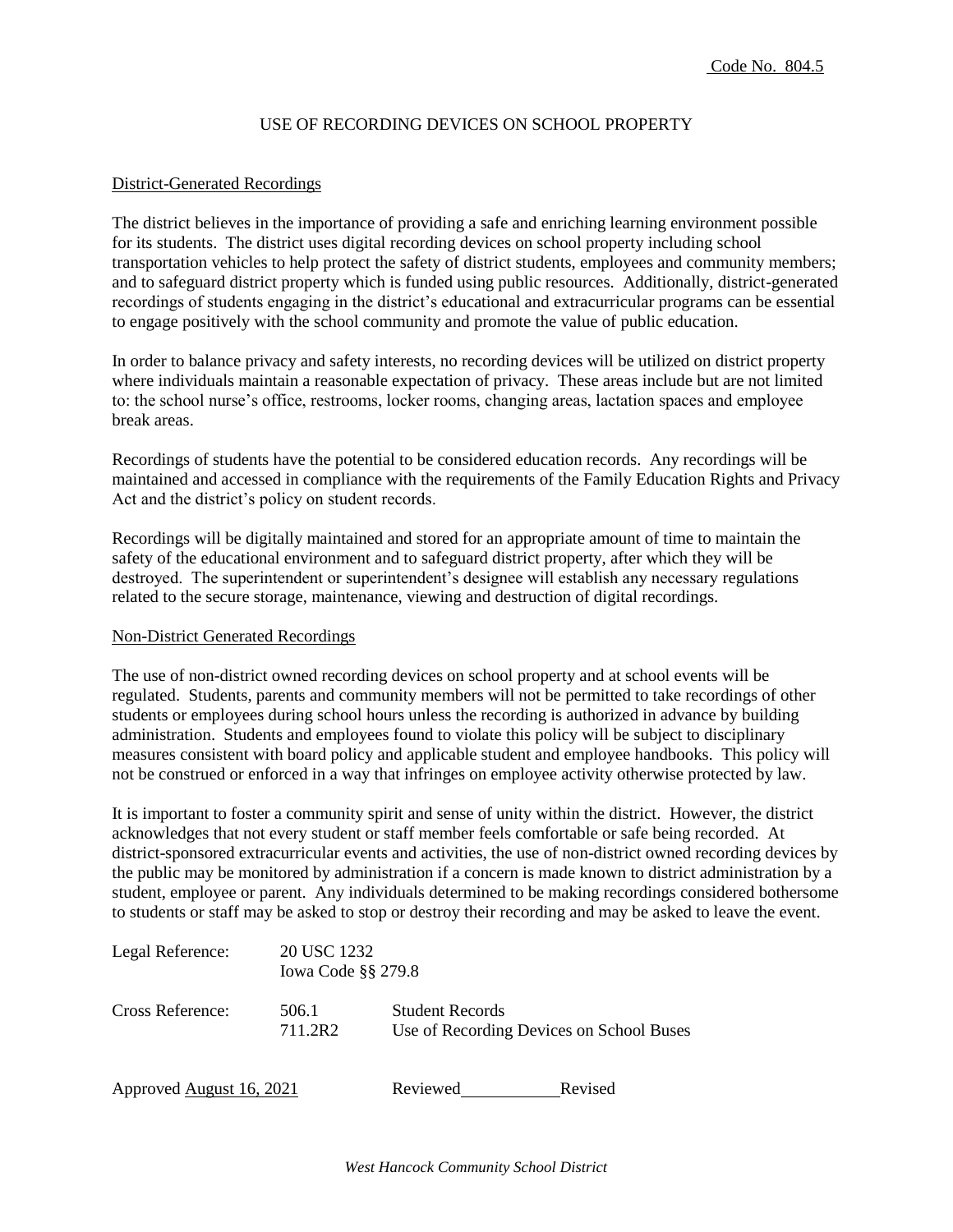Code No. 804.5R1 Page 1 of 2

#### USE OF DISTRICT OWNED RECORDING DEVICES ON DISTRICT PRPOERTY REGULATION

The board supports the use of video cameras on school buses as a means to monitor and maintain a safe environment for students and employees. The video cameras may be used on buses used for transportation to and from school, field trips, curricular events and extracurricular events. The contents of the videotapes may be used as evidence in a student disciplinary proceeding.

#### Student Records

The content of the videotapes is a student record subject to board policy and administrative regulations regarding confidential student records. Only those persons with a legitimate educational purpose may view the videotapes. In most instances, those individuals with a legitimate educational purpose may be the superintendent, building principal, transportation director, bus driver and special education staffing team. A parent may view the video without consent from any student or parent also shown in the video if the other students are just bystanders. But if there is an altercation between multiple students, then all parents must give consent in order for the video to be viewed by parents.

A videotape recorded during a school-sponsored trip, such as an athletic event, may also be accessible to the sponsor or coach of the activity. If the content of the videotape becomes the subject of a student disciplinary proceeding, it will be treated like other evidence in the proceeding.

#### **Notice**

The school district will annually provide the following notice to students and parents:

The West Hancock Community School District Board of Directors has authorized the use of video cameras on school district buses. The video cameras will be used to monitor student behavior to maintain order on the school buses to promote and maintain a safe environment. Students and parents are hereby notified that the content of the videotapes may be used in a student disciplinary proceeding. The content of the videotapes are confidential student records and will be retained with other student records. Videotapes will only be retained if necessary for use in a student disciplinary proceeding or other matter as determined necessary by the administration. Parents may request to view videotapes of their child if the videotapes are used in a disciplinary proceeding involving their child.

The following notice will also be placed on all school buses equipped with a video camera:

This bus is equipped with a video/audio monitoring system.

#### Review of Videotapes

The school district will review videotapes when necessary as a result of an incident reported by a bus driver or student. The videotapes may be recirculated for erasure after 10 days.

Viewing of videotapes is limited to the individuals having a legitimate educational purpose. A written log will be kept of those individuals viewing the videotapes stating the time, name of individual viewing and the date the videotape was viewed.